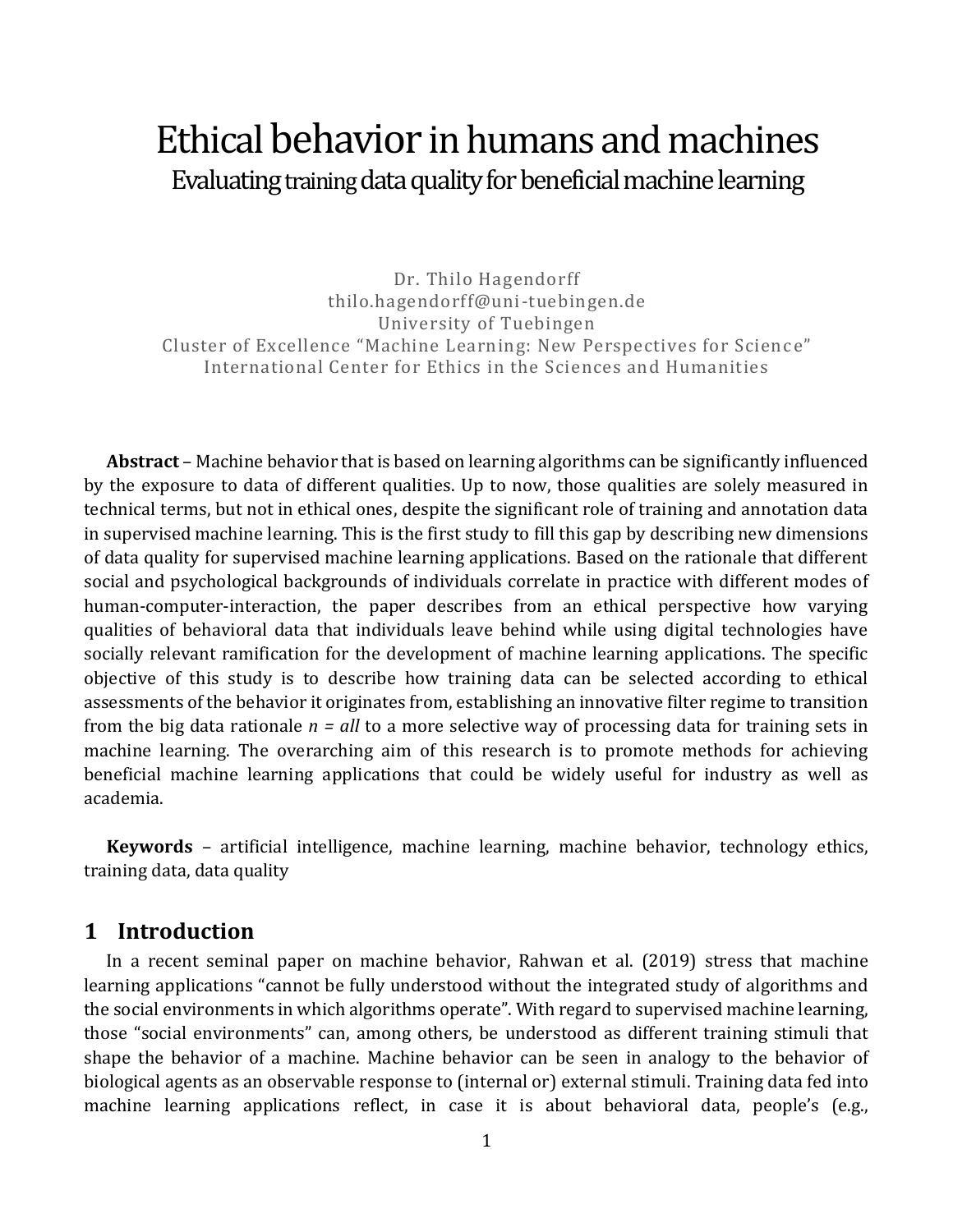discriminative) behavior, so people's behavior becomes machine (discriminative) behavior (Barocas and Selbst 2016). Thus, when technology ethicists talk about "moral machines" (Wallach and Allen 2009) in the context of machine learning applications, one also has to ask for "moral people" and "moral people's data", to put it simply. Of course, these "moral machines" are also the result of engineering or design choices, they are dependent on the selection of hyperparameters or specific wirings of artificial neural networks, and the like. But in general, today's machine learning techniques are dependent on human participation. In many cases, they harness human behavior that is digitized by various tracking methods. These machine learning methods do not create intelligence, but capture it by tracking human cognitive and behavioral abilities. Without the empirical aggregation of recordings of human behavior, many parts of machine learning would not work. An extensive infrastructure for capturing human behavior in distributed networks builds the bedrock for a computational capacity called "artificial intelligence" (Mühlhoff 2019).

Here, I want to ask whether there are differences in the "quality" of human participation in artificial intelligence. To do this, one must further answer the question about what constitutes "good" influences or "good" behavioral datasets for machine learning applications. In order to accomplish this, I will focus on identifying data sources reflecting behavior that is ethically sound, which in turn can be identified via scrutinizing particular states and traits of an individual that are to be described in more detail. With the help of a matrix of different evaluation frameworks, a normative evaluation of different data sources can take place. To the best of my knowledge, such an approach has not yet been enlarged upon in the computer sciences. Hitherto, normatively oriented machine learning research is mainly concerned with fairness (Kearns and Roth 2020) or preventing discrimination (Hagendorff 2019c), robustness (Amodei et al. 2017), explainability (Mittelstadt et al. 2019), or preserving privacy (Dwork 2006). Besides that, especially in the field of supervised machine learning, the question of what characterizes – from an ethical perspective – good data contexts remains largely unanswered. This is crucial, since morally sound machine learning applications are in many regards only as sophisticated as their "environmental influences" or training stimuli.

Fruitful research can emerge when the social sciences are combined with machine learning research, so that not only ethics, but also technology development can be advanced. Most research works in this area provide critique rather than engage constructively by creating positive ideas and visions on how to use machine learning technologies for the common good. This paper stands in line with and continues the "good data project" (Daly et al. 2019), promoting tangible good and ethical data practices and frameworks instead of just criticizing what goes wrong with machine learning and big data applications (Crawford et al. 2019; Whittaker et al. 2018; Campolo et al. 2017; Crawford et al. 2016). The following chapters elaborate on that in more detail. Chapter 2.1 describes the present approach which is to use as much behavioral data as possible for machine learning development. Although criteria for data quality exist to prefilter training stimuli, these criteria are solely oriented along technical dimensions, not ethical ones, as depicted in chapter 2.2. Chapter 3.1 then describes how human behavior is normatively classified in sociology and psychology, while chapter 3.2 describes how tracking technologies can be inspired by those classifications in order to single out datasets from certain subpopulations that are deemed to be the most competent or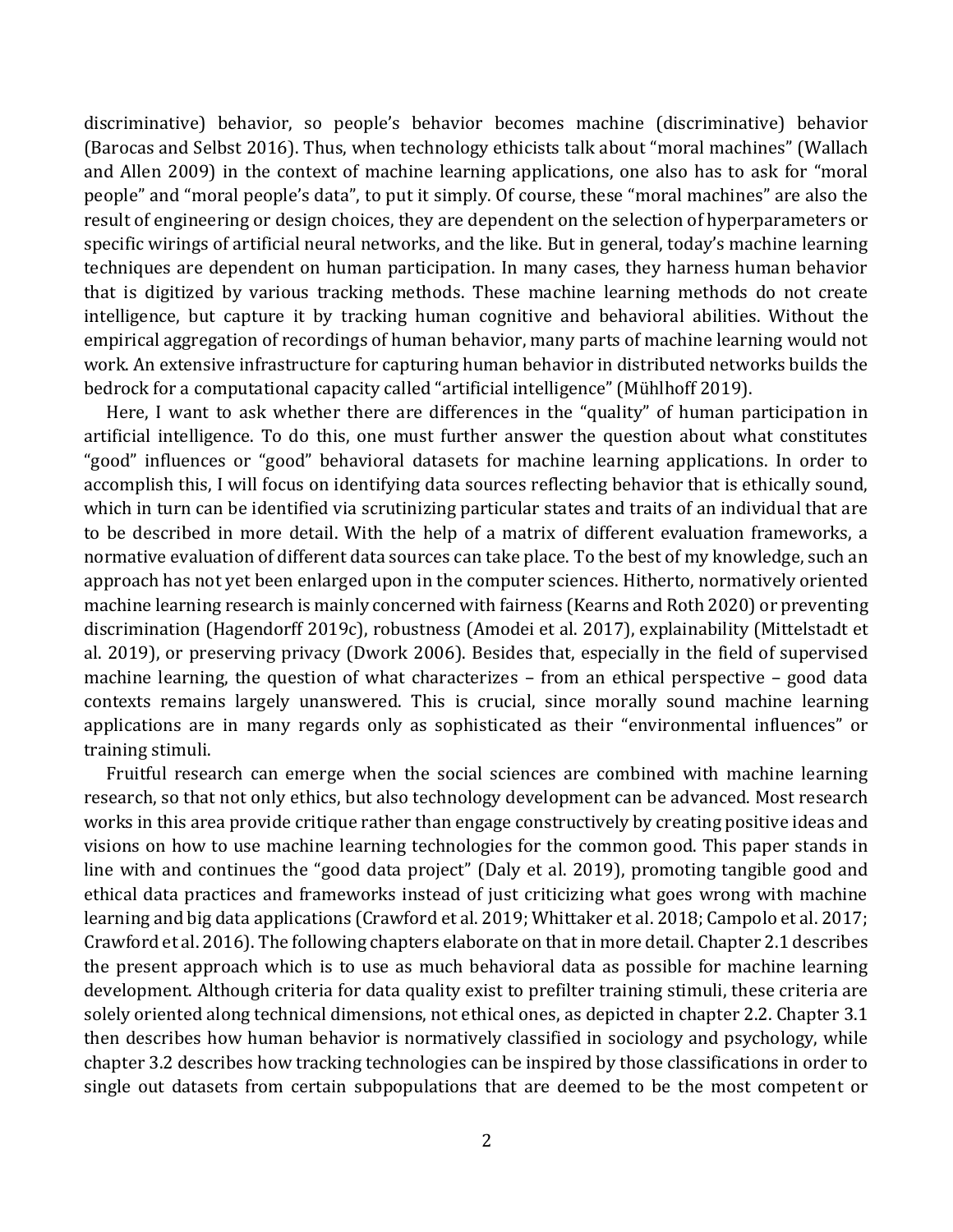morally versed group for a particular task. Chapter 4 then investigates four particular applications for machine learning, namely autonomous cars, language generation, social media filtering systems, search engine ranking algorithms, and e-commerce recommendation systems, that can be made more beneficial by following the presented ideas. To that end, machine behavior objectives, behavioral data sources, tracked states and traits to assess the quality of those data, as well as quality training stimuli of each of the example applications are to be described. Subsequently, chapter 5 covers some points of discussion and responds to them defending the presented approach for beneficial machine learning. Finally, chapter 6 concludes and sums up the paper's arguments.

# **2 More data are not always better: defining new dimensions of data quality**

### **2.1 The idea of** *n = all* **and its shortcomings**

Before deliberating on data quality dimensions, I want to recapitulate the tenets of big data. Big data meant the emancipation from small data studies, a paradigm scientific knowledge discovery relied on for hundreds of years. Big data lead to the success of today's machine learning systems, which are heralded as the new gold standard of knowledge discovery since they are necessary to understand increasingly complex collections of data, especially in the sciences (Mjolsness and DeCoste 2001; Jordan and Mitchell 2015). Broadly speaking, this trend caused some kind of "amnesia" on the value of small data (Kitchin and Lauriault 2015). While small data are of narrow variety, have a limited volume, are generated to answer specific questions, and produced in controlled ways, big data are the exact opposite. The latter are large in volume since they are generated continuously as a by-product of digital technologies. As stated many times, big data strives to be exhaustive in scope, or, in other words, it follows the ideology of *n = all*. The formula *n = all* encapsulates the idea that "more trumps better" (Mayer-Schönberger and Cukier 2013, p. 13; Perrons and McAuley 2015). Hence, big data are often indifferent towards predefined, specific queries or areas of interest in the context of which one wants to gather insights. Queries often repurpose data to gain insights into phenomena that have no or only indirect linkage to the original context of the data acquisition.

Machine learning techniques allow probabilistic inferences on unknown features. This is why current machine learning applications work under the motto "the more data they have, the better they get" (Domingos 2015, p. xi). But when speaking about behavioral data, this claim may not be true. It seems that learning applications don't have to be programmed, they program themselves. But when they program themselves while being fed with as much behavioral data as possible in order to aim at higher grades of accuracy, they also become indifferent with respect to the orientation towards certain moral values. The ideology of *n = all* leads to technical systems that utilize an endless stream of choices made by humans interacting with online platforms and digital devices – a practice once called "laissez-faire data collection" (Jo and Gebru 2019) –, narrowing down everything towards scores which represent averages of whole populations. But instead of simply recognizing patterns within datasets of a whole population, one could single out datasets – and hence training stimuli – from a certain subpopulation, namely the most competent, eligible, or morally versed one for a respective task, and find patterns only within this data context.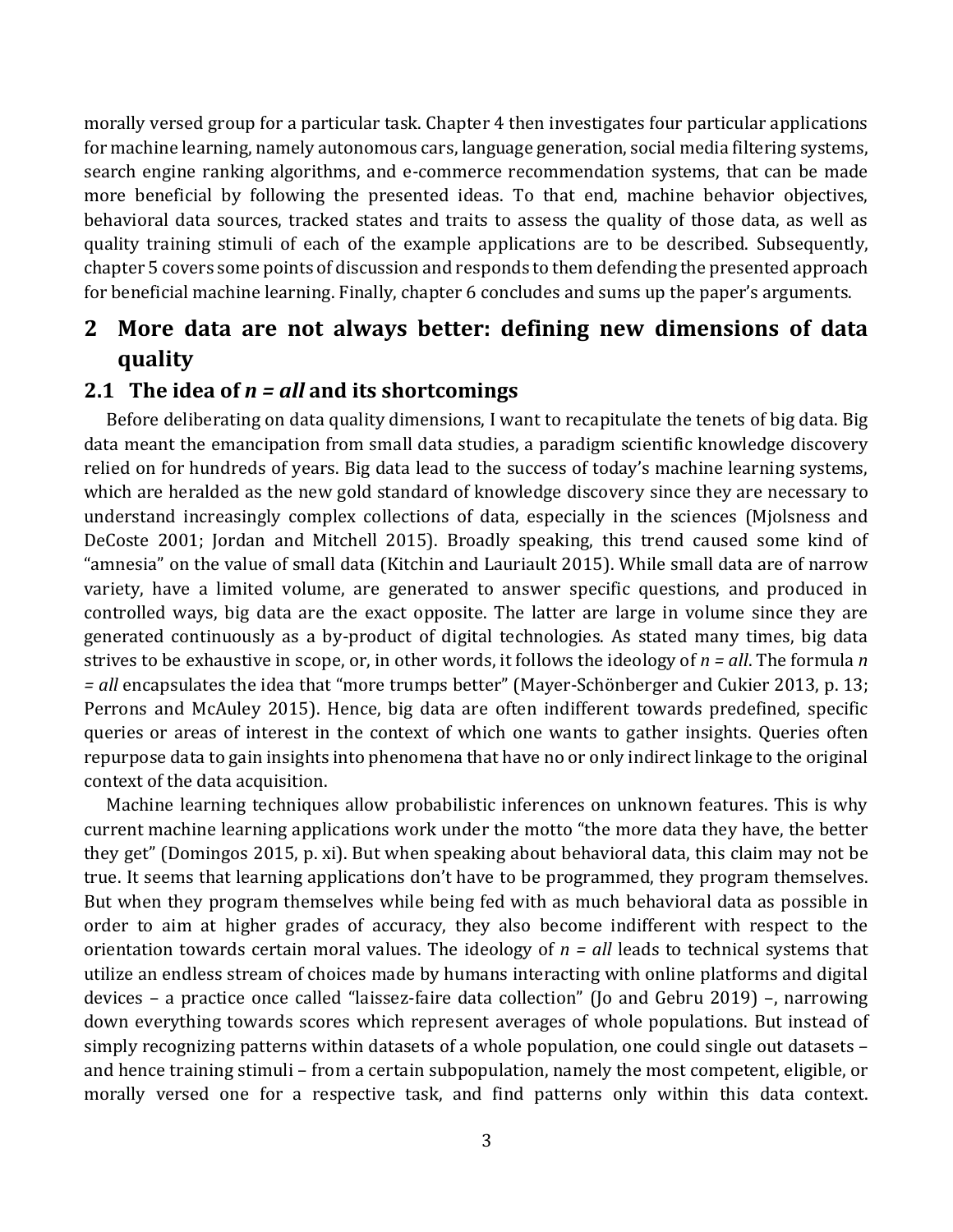Subsequently, only those patterns provide the basis for the generalization ability of a given model or learning algorithm. By diversifying or sampling various data contexts in the larger frame of big data, one can reintroduce ideas connected to the concept of small data in the current situation of an abundance of data. This abundance is so prevalent that measures to tailor training data sets for machine learning applications with respect to certain fractions of large data sets does not mean to significantly restrict technical capabilities of these applications. But the decisive question is what fractions to choose, what data nuances to accentuate. In this context, the claim that "more trumps better" is transposed to "better trumps more". But what is better data? To answer this question, one has to look at data quality.

# **2.2 Data quality dimensions and ethics**

A common saying in computer sciences is "garbage in, garbage out", referring to the importance of quality data in data-intensive applications like supervised machine learning. Surveys found that data quality attributes comprise literally hundreds of variables (Wang and Strong 1996). Nevertheless, discourses on data quality define it in terms of its suitability for a business purpose and decision-making efficiency in companies (Samitsch 2015), and are solely focused on particular technical dimensions like data cleanliness (how many errors do data sets contain?), data completeness (how exhaustive for a particular task are data sets?), data objectivity (what biases do data sets contain?), data consistency and reliability (how many discrepancies are contained in data sets?), data timeliness (how current are the data?), data veracity and exactitude (how accurate and precise are information in data sets?), data interpretability (how readable are data sets?), data costeffectiveness (what are the costs of data collections?), and the like (Gudivada et al. 2017). Similarly, data quality problems are defined in terms of missing data, duplicate data, inconsistent data formats, incorrect values, spelling errors, etc. (Woodall et al. 2014). Current approaches to improve datasheets for datasets also do not include aspects that go beyond technical and organizational items like "Who funded the creation of the datasets?", "Are there any errors, sources of noise, or redundancies in the dataset?", "Will the datasets be updated?", and so on (Gebru et al. 2018). All those questions and differentiations make perfect sense when assessing data sets that do not contain data that relate to human behavior. But in case data sets relate to it, the discourse on data quality has to be extended.

Besides the data quality discourse, a further discourse addresses the construction of digital persons via data traces from volatile and non-volatile data acquisitions, sensors of all kinds, surveillance measures, social media platforms, and the like. Personal data from different sources and domains are linked together in a form of a "dense rhizomatic assemblage" (Kitchin and Dodge 2011, p. 90). Terms like "data subjects", "data derivatives" (Amoore 2011), "data double" (Los 2006), "shadow order" (Bogard 1996), "digital persona" (Clarke 1994), "dividuals" (Deleuze 1992), or "data doubles" (Lyon 2003) are used to describe the comprehensive compilation of personal data, the creation of increasingly detailed and fine-grained digital footprints of individuals, which are then later processed in machine learning applications, which in turn have various (and in some cases negative) ramifications for society (Calvo et al. 2020; Eubanks 2018; O'Neil 2016). In this process, various "filters" mediate the translation from an individual's original behavior to eventual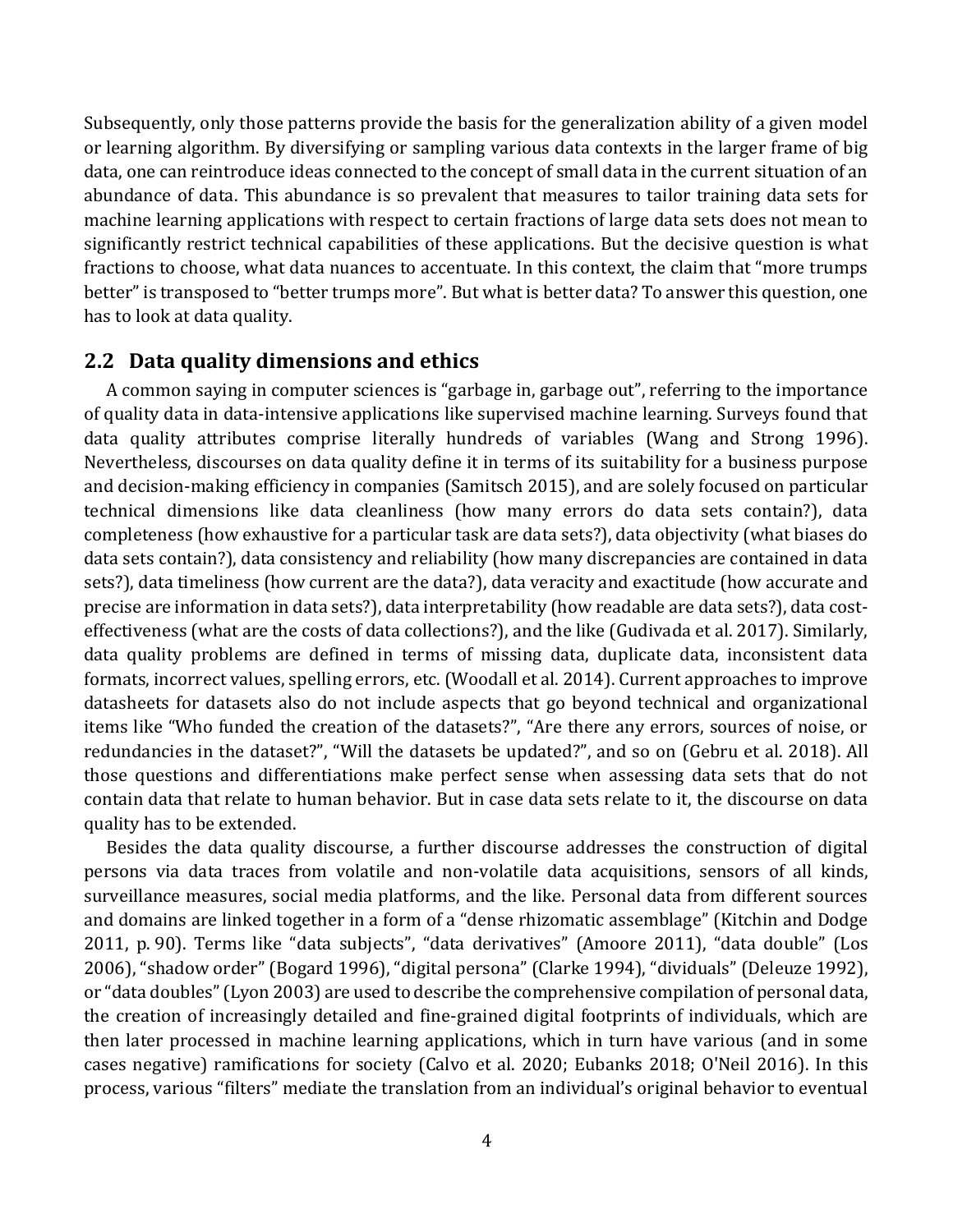computer outputs. Those filters take effect through the selection of certain sensors, data cleansing processes, feature extraction, software libraries, data visualizations, etc. This is why the literature on critical data studies claims that something like "raw data" does not exist (Gitelman 2013). There are, metaphorically speaking, always bottlenecks, strainers, gates, intentionally or nonintentionally regulating the "permeability" for data at different stages of the computational processing of reality. But those filters do not have an ethical dimension. They do not lead to an ethically motivated selection and sorting out of different data contexts with varying ethical data qualities. To define what I mean by ethical data qualities, one has to analyze how data quality is affected by certain personality traits or modes of behavior of individuals, and how those traits or states can be assessed from an ethical point of view. Eventually, finding quality data shall not serve the pursuit of an improved marketability, but of socially accepted, beneficial machine learning applications.

# **3 Human behavior and its digital records**

# **3.1 Classifying human behavior**

Typically, behavioral data are the result of tracking online activities of all kinds. Different modes of behavior eventuate in different data contexts. Individuals leave different data traces behind depending on their emotional state, educational background, intelligence, wealth, age, moral maturity, and the like. In order to sort those traits and to classify human behavior and stages of development, one can draw on well-established theories in psychology and sociology. Within the framework of these theories, the aim is to distinguish different modes of behavior or stages of development according to empirical findings. As a general rule, behavior or personality development is understood to be largely a product of one's social environments. Those environments are classified, for instance, with the help of theories of social stratification (Grusky 2019; Vester 2001; Schulze 1996; Erikson et al. 1979; Bourdieu 1984). A person's milieu, meaning, simplistically speaking, upper, middle, or lower classes, determines their habitus, which in turn determines large parts of their behavioral routines, and vice versa. Individuals occupy a certain position in "social space" which is the result of a contested distribution of resources, meaning economic, cultural, social, or symbolic capital (Bourdieu 1989). The position an individual occupies in social space is in large parts "hereditary" and can be affected by social injustices. Nevertheless, the amount of capital a person can concentrate on her- or himself has a structuring power on many areas of life, meaning that it organizes a person's taste, language, estate, political orientation, or, to say it more generally, his or her dispositions.

Further, these dispositions also structure and determine the way a person uses digital technologies, and influence what kind of data are tracked by these technologies. By using terms like "media-based inequalities", "digital divide" or "digital inequality", several studies show the strong influence a user's socioeconomic status has on media or Internet usage patterns (McCloud et al. 2016; Zillien and Hargittai 2009; boyd 2012; Hargittai 2008; Mossberger et al. 2003). Individuals with a higher socioeconomic status are more likely to engage in online activities that enhance their social position, have status-specific interests, interact more frequently with e.g. political or economic news or health information, have higher levels of computer literacy, use less often chat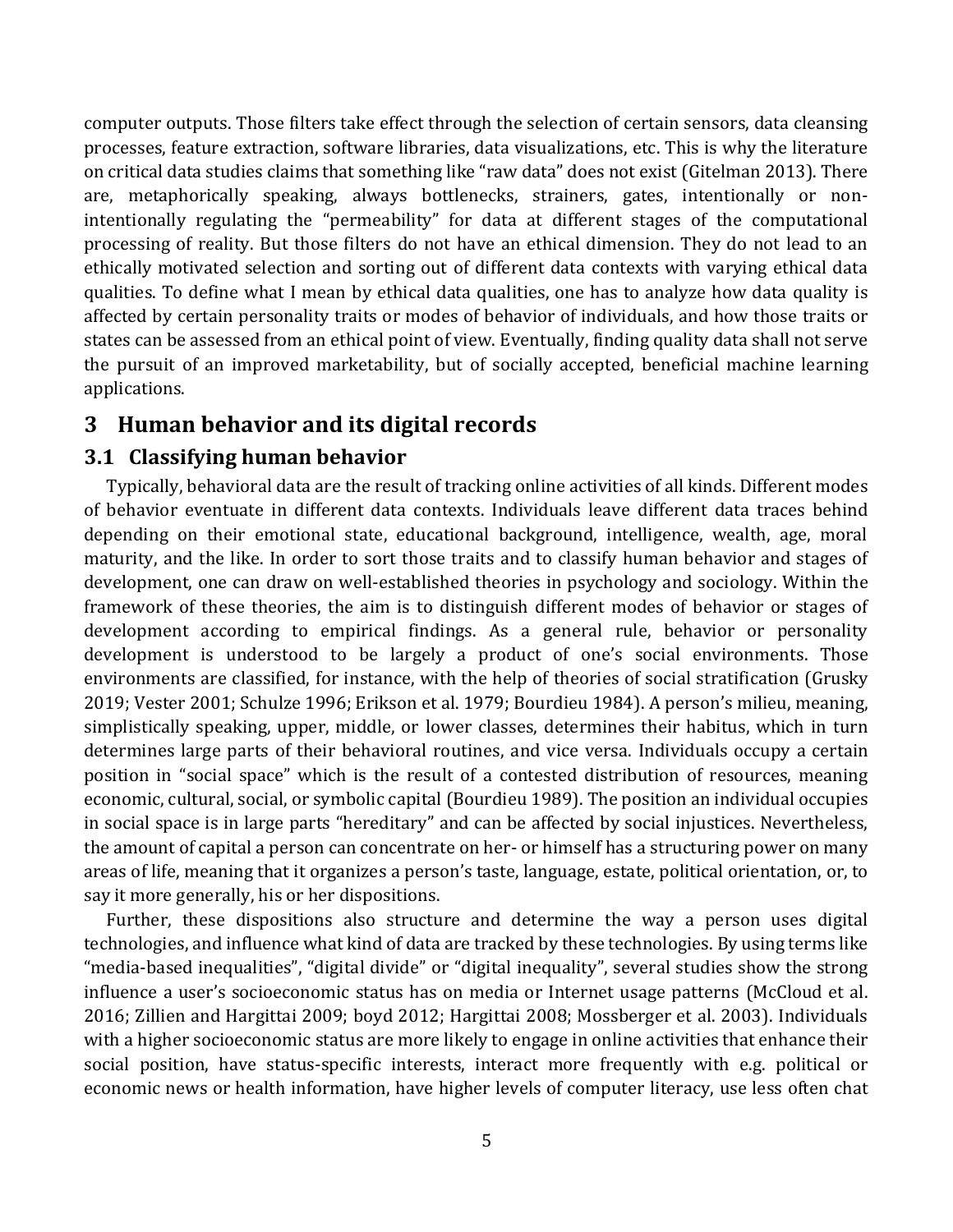platforms or social networking sites, and so forth. All in all, the position of an individual in social space heavily influences his or her ways of using digital technologies and hence the kind of behavioral data that are digitally recorded – with the respective consequences for biases, scopes, representative statuses, or ethical quality dimensions of data sets.

While behavior is in many respects an outcome of the respective social environment, class, milieu, or social position, the same holds true for personality development, which is widely dependent on the circumstances of socialization. Developmental psychological theories postulate that personality development passes through various stages, where logical reasoning is learned, moral senses are developed, social norms are adopted, emotional intelligence is acquired, stereotypes are negotiated, role models are changed, self-reflection is learned, values are internalized, personal crises are overcome, and the like (Erikson 1980; Kohlberg et al. 1983; Loevinger 1997). In order for an individual's socialization to succeed, it requires, among other things, a certain range of beneficial influences from a social environment, which can be separated from harmful influences. To scrutinize these influences is the objective of developmental psychology. The discipline focuses on long-term progressions with regard to the experiences and the behavior of individuals in order to find patterns and regularities that are crucial for the development of intellectually and emotionally sound and mature individuals (Lener 2015). A succeeding development is measured by aspects such as problem-solving abilities, emotional intelligence, cognitive development, prosocial behavior, mental health, educational success, etc. As soon as such norms for a successful personal development are defined, one can roughly differentiate between positive and negative environmental influences. The latter can affect health, gross and fine motor skills, socio-emotional development, the speed of information processing, self-concepts, knowledge, or language behavior and range from alcohol to stress during pregnancy, residential areas with high crime rates, low educational levels, emotional, physical or sexual abuse, as well as a neglectful parenting style (Sullivan and Knutson 2000; Spera 2005).

Crucial is the fact that developmental stages correlate with actual behavior. "Higher" forms of personality development lead to other behavior patterns than "lower" ones (Hart et al. 1997; Paul B. Baltes et al. 1978; Kohlberg et al. 1983). Normally, more cognitive-moral growth leads to more socially desirable or acceptable behavior. Philosophical theories about ideal moral acting, ranging from Kant's categorical imperative (Kant 1977), Habermas' discursive will-formation (Habermas 1987), or Rawls' theory of social contract (Rawls 1999), imply that individuals possess fully developed cognitive capacities. Apart from the fact that these philosophical models have no anchoring in the empirical reality of the social world or the human psyche (Willke 2005), one can assume that personality or character development may strive towards the target values and rationality standards of these models. In order to measure the "proximity" of a person's character to certain target values, differential psychologists have developed various tools for personality assessment to understand and predict behavior in different social contexts. Amongst personality assessment tools are the widely used Five-Factor Model (John et al. 2008; McCrae and John 1992), non-scientific tests like the Myers-Briggs type indicator (Myers and Myers 1995), or less known methods like the Multidimensional Personality Questionnaire (Tellegen and Waller 2008), "PerformanSe" (Patel 2006), and many more. All those tools have specific weaknesses, they ignore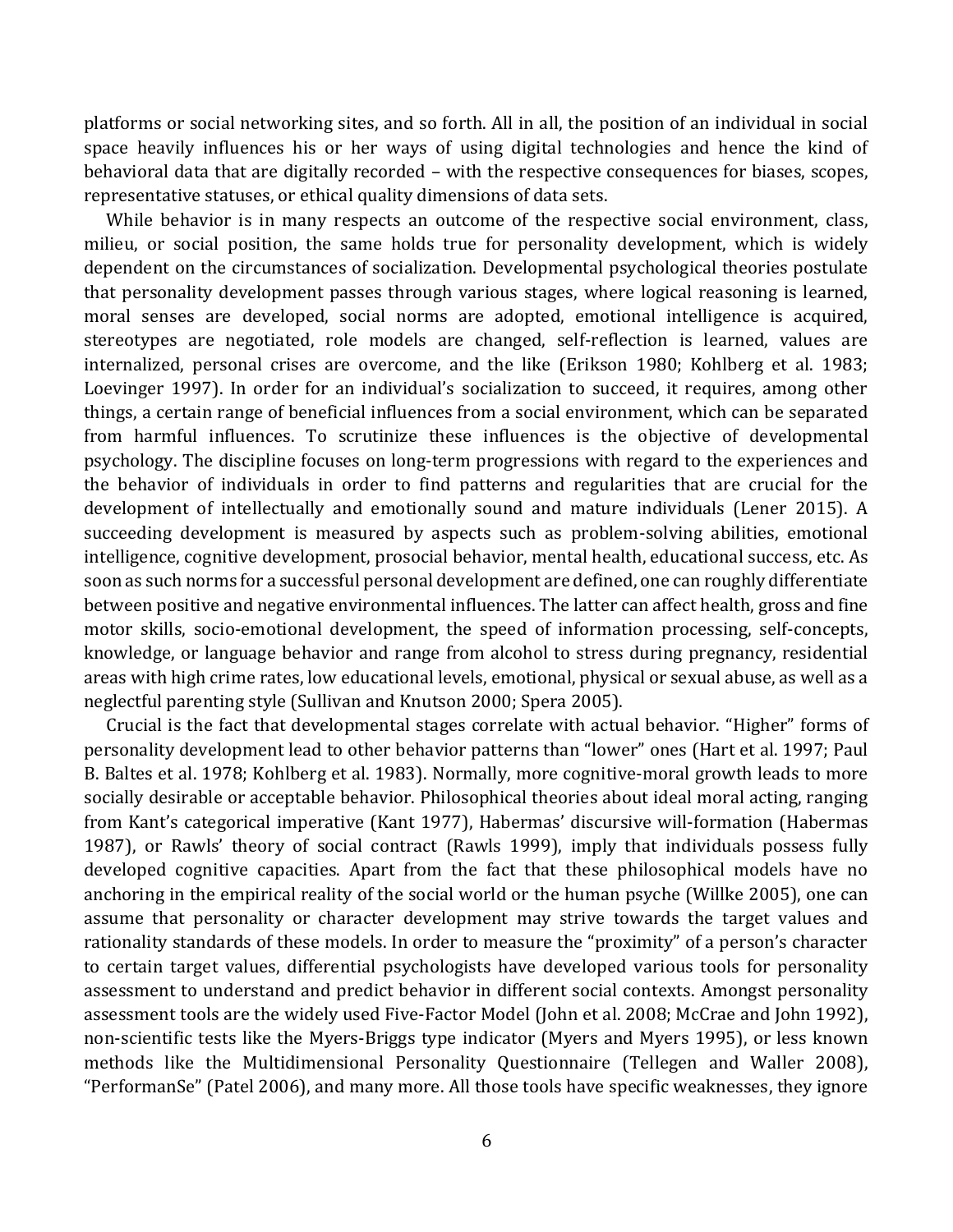the fact that personality can be in a state of flux, and that it may be unclear what personality characteristics mean in terms of behavioral manifestations in certain situations. But apart from that, they more or less reliably measure traits like motivation, extraversion, emotional stability, openness, conformism, rationality, impulsivity, dynamism, anxieties, social activity, and the like.

The mentioned theories and tools have a tacit consensus about certain ethical target values or "attraction poles" (Sloterdijk 2009). This can be exemplarily elucidated with regard to the Five-Factor Model (John et al. 2008). All five personality dimensions have an attraction pole, meaning that all dimensions can be spanned between two poles whereas one pole is designated as the favored one. Typically, more complexity in an individual's mental and experiential life is better than less (openness), more impulse control that facilitates goal-directed behavior is better than less (conscientiousness), more social activity and positive emotionality is better than less (extraversion), a more prosocial and communal orientation is better than less (agreeableness), and more emotional stability is better than less (neuroticism). In the background of all personality assessment tools, developmental psychological, or social milieu theories, tacit normative presuppositions exist that structure attraction poles of all kinds. However, making these presuppositions and polarizations explicit may not be equated with attempts to classify humans as such. The mere idea of classifying humans provokes strong moral intuitions to refuse such practices. But besides these moral intuitions, the application of classification or scoring systems of all kinds on humans is common industry and government practice in many countries (Engelmann et al. 2019). People are classified with respect to their financial situation, their social reputation, their risks of conducting certain actions, their personality, etc. Moreover, they are classified along geodemographic segmentations, purchasing histories, lifestyle types, and the like. However, the circumstance that the application of ranking systems on people corresponds to the status quo of the digital economy does not mean that the related practices are morally correct. Quite the opposite may be true (Zuboff 2015). Nevertheless, in order to frame digital ranking practices in a more politically correct manner, one should stop saying that individuals as such are classified but that particular types of behavior or particular personality traits are ranked with respect to certain dimensions. The fact that all these dimensions have a more or less strong normative alignment shows that individual- or behavioral-related ranking methods are always morally relevant, but at the same time they are an essential part of human interaction and organization. The crucial questions are, though, how one can measure and classify personality traits and different types of human behavior via computers. And how can these practices be used for beneficial purposes?

#### **3.2 Tracking human-computer interaction**

Dataveillance (van Dijck 2014; Clarke 1988), in other words practices of recording and analyzing digitally mediated behavior, has at least three complications or downsides. First, it is a morally contested practice, causing negative "chilling effects" of all kinds (Schneier 2015). Second, monitoring human-computer interactions or online behavior does not yield data that corresponds to real attributes but it constructs them (Haggerty and Ericson 2000). And third, one can only infer personal attributes with the right data bases. Obviously, missing data strictly limits the scope of information one can gain. One has to differentiate between deliberately displayed expressions that can be digitally recorded, and statistically inferred information from those records. All behavioral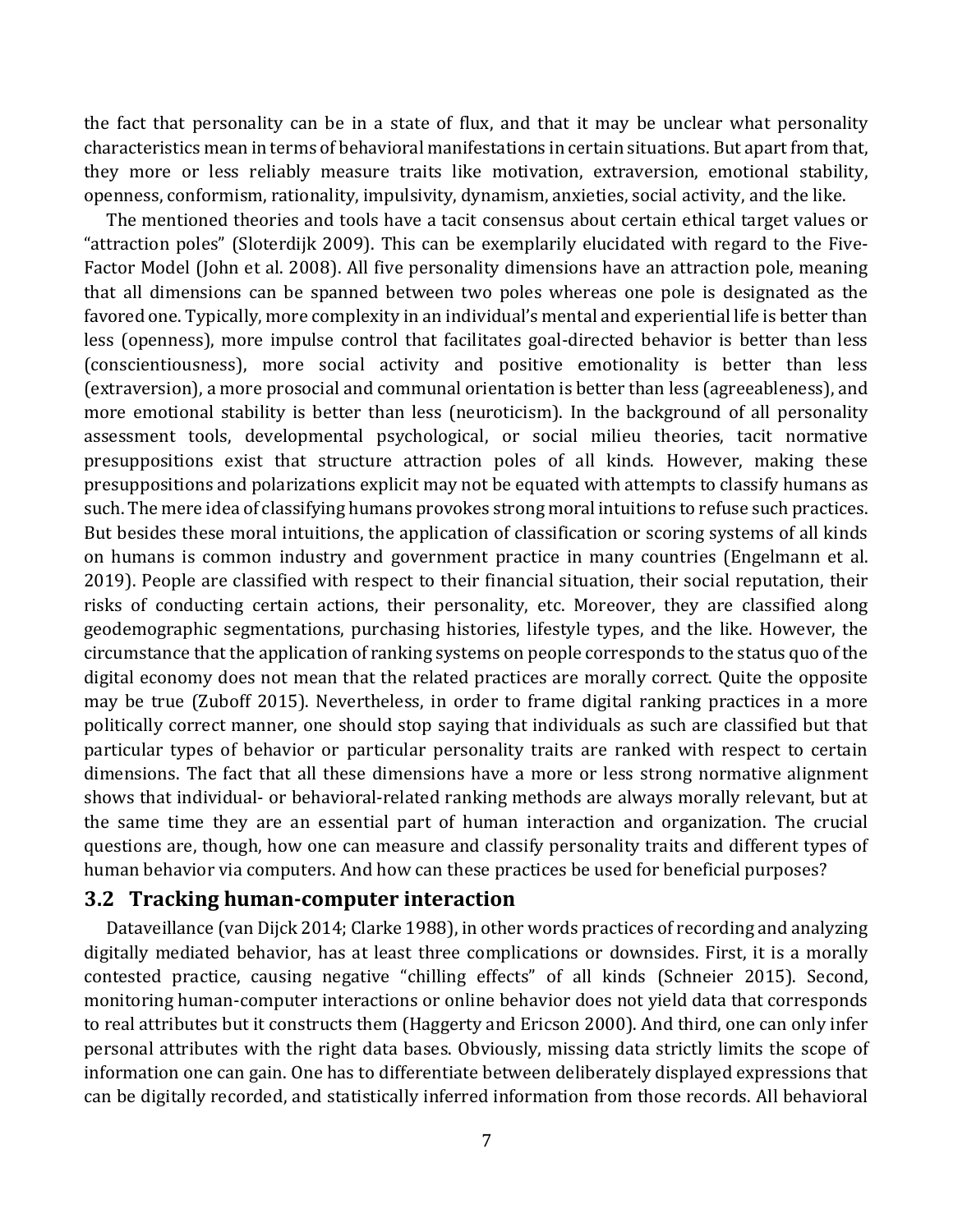detection techniques are never perfect but approximately right. Especially information that is not actually recorded but statistically predicted from data sets is always probabilistic, albeit in many cases very accurate. Before these three complications or downsides are discussed in more detail in chapter 5, it is important to see that in practice, various tools are used to track various personal traits and states (Matz and Netzer 2017). Single- as well as multimodal approaches that combine several psychological attribute recognition methods, and that can detect involuntary (e.g. physiological), semi-voluntary (e.g. facial expressions), as well as voluntary (e.g. key presses) signals are used (Zeng et al. 2009; D'Mello and Kory 2015).

Some instances are listed hereafter: By analyzing clickstreams, browsing histories, or search queries, inferences on users' demographic information can be made (Acar et al. 2014; Hu et al. 2007; Bi et al. 2013). Affective computing serves to detect emotions, mostly through text, voice, face, or posture processing techniques (Picard 1997). Written text can be investigated in order to detect mental illnesses, to conduct sentiment or personality analysis via differential language analysis, natural language processing, and other machine learning methods (Guntuku et al. 2017; Schwartz et al. 2013; Pang and Lee 2008). Moreover, digital images, for instance social media profile pictures, can also be used to reveal personality attributes (Segalin et al. 2017). Various sensors – especially the ones in smartphones and other wearable devices – are used to track physiological signals, movements, activity levels, mobility patterns, face-to-face encounters, and the like in order to infer internal states and personal attributes (Harari et al. 2017; Kwapisz et al. 2011). User input via display touching behavior, mouse movements, or keyboard strokes can also be used to infer personality traits (Khan et al. 2008). Many other applications could be added. For a cursory overview of types of data traces and the various inferences that can be drawn from them, see figure 1.



*Figure 1 - An exemplary overview of types of data traces and the various inferences that can be drawn from them*

All in all, the baseline is clear. Tracking technologies for digitally mediated behavior can in many cases successfully measure a broad spectrum of psychological traits, affective states, and personal attributes. Many tracking applications specifically aim at measuring the six basic emotions (sadness, fear, anger, disgust, joy, surprise), while in practice, though, those basic emotions can be observed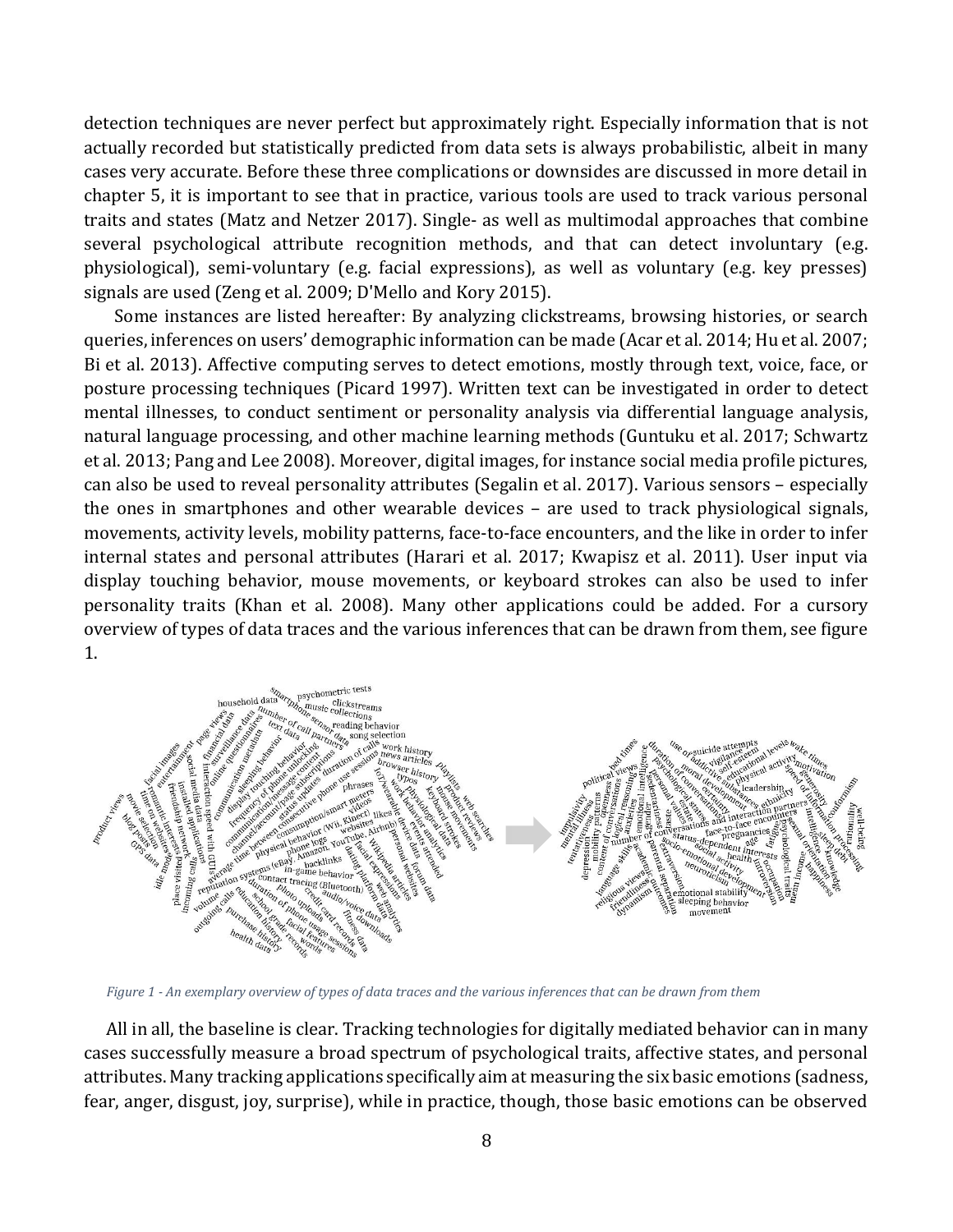only seldom, instead engagement, confusion, boredom, curiosity, frustration, and happiness are more frequent affective states in human-computer-interaction (D'Mello 2013). But tracking technologies can also measure more complex attributes like age, gender, sexual orientation, occupation, mean income, ethnicity, religious views, political attitudes, personality traits, intelligence, pregnancies, use of addictive substances, job performance, parental separation, and many more (Kosinski et al. 2013; Kosinski et al. 2014). Here, the connection to psychological as well as sociological approaches to classify human behavior can be made. While many classical theories from the humanities approach social structures and individual-related traits and distinctions on a very high and abstract level, digital behavior tracking technologies only capture "microscopic" behavior traces in data sets. But the former and the latter can be combined in order to transition from the *n = all* ideology to singling out datasets from certain subpopulations that are deemed to be the most competent or morally versed group for a particular task.

Tracking technologies, even if they are themselves ethically contested, can be the bedrock for an ethically motivated selection of different data contexts with varying ethical data qualities that can then lead to beneficial machine learning applications and machine behavior. When recognizing that a person's dispositions structure and determine the way she or he uses digital technologies, then methods to detect digitally mediated behavior can, in turn, infer those dispositions when analyzing data traces. That means that "higher" states of personality or moral development, socially desirable or acceptable behavior, distinct cognitive abilities, emotional stability, rationality standards or, in general, the "proximity" of a person's dispositions to certain socially accepted and ethically defined target values can be measured. Problem-solving abilities, emotional intelligence, cognitive development, prosocial behavior, educational status, mental health – all those assessment dimensions have attraction poles that are used in many social contexts to rank human behavior and to assess whether particular individuals can be put in charge, or are competent enough or eligible for certain tasks. This principle is, at least when adopting a meritocratic perspective (Young 1994), effective in many social institutions. From here on, I want to make the transition to prefiltering training stimuli for machine learning applications according to certain individual attributes, states, and traits.

# **4 Beneficial machine learning: putting the approach to practice**

In the context of (supervised) machine learning development, there are three ways in which hereditary and "environmental" information can be inscribed into algorithms: they can be incorporated into applications by programmers making design choices in algorithms (Brey 2010; Friedman and Nissenbaum 1996), by particular training stimuli (i.e. data), or by a machine's own "experiences". Taking up the humanistic differentiation between hereditary factors and environmental influences that shape an individual, one can stress that machine learning applications also combine both; the former through algorithm design, and the latter through training stimuli, where both factors interfere with each other. Training stimuli, in other words a set of examples used for learning, are used to fit and tune the architecture, parameters, or weights of a classifier. Training data sets are supposed to allow artificial neural networks to generalize from the sample of the training data set to potentially every other case, meaning that the network has the best possible performance on any new data. In this context, training stimuli must be distinguished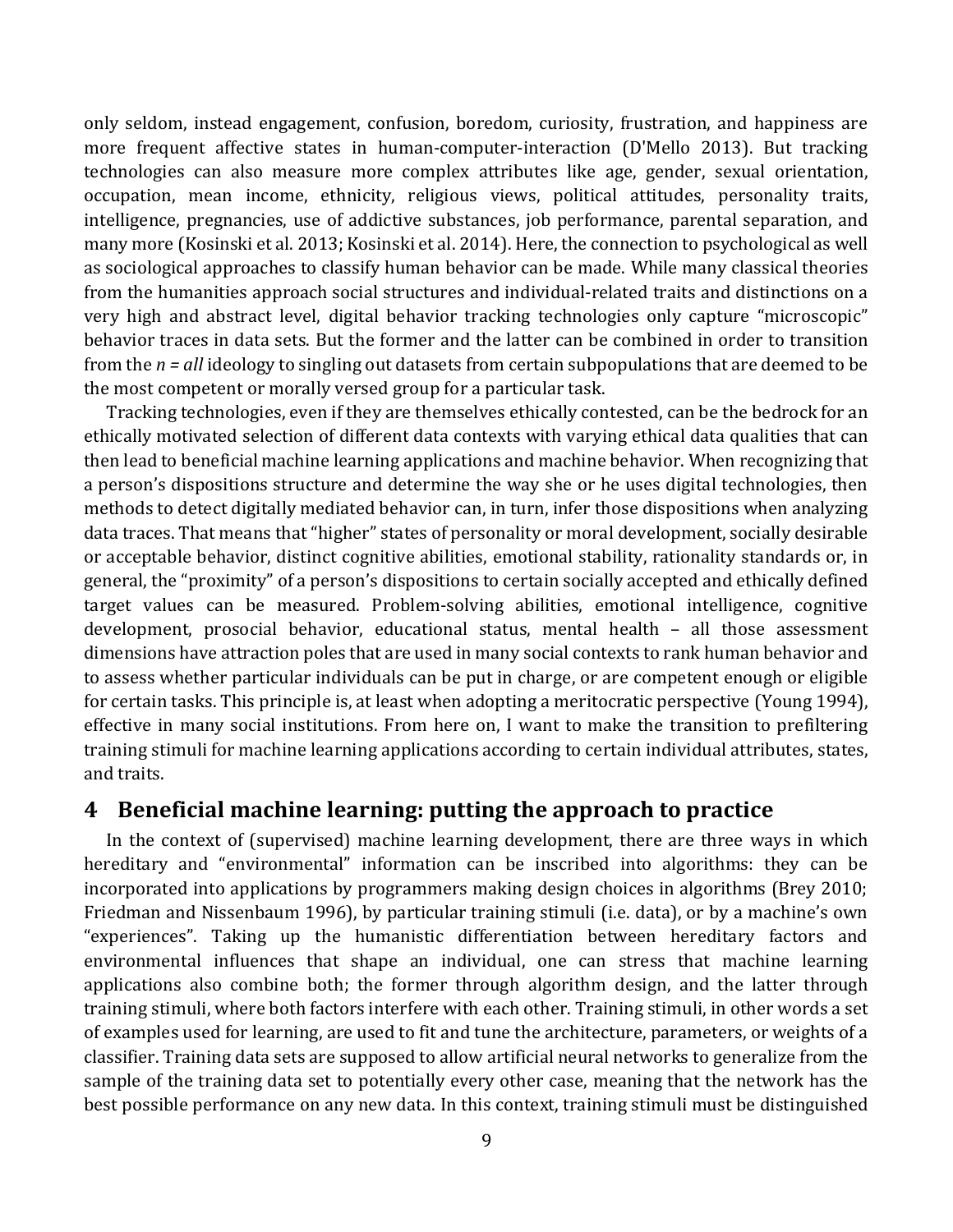from validation and test or holdout sets, where the former serve the purpose of tuning the architecture of a classifier, and the latter of measuring the performance of a trained classifier. Supervised machine learning predicts a categorical or continuous value *Y* in the form of target variables or labels given an input *X* in the form of a set of variables by training a function *F*, where *F(X) = Y* (Ghani and Schierholz 2017). Here, the set of variables can represent behavioral data, but one also has to keep in mind that the same holds true for labels. Labels are most often the result of manual clickwork (Irani 2016), but they can have the form of genuine behavioral data, too. For instance, this is the case when labels for video data of an autonomous vehicle's surroundings are generated by capturing the driver's behavior (Tsutsui et al. 2018). This way, human behavior also becomes machine behavior via labels, not just via training data itself.

Concepts that follow the idea of an ethically motivated selection or limitation of particular training data or labels in order to influence the process of developing certain machine behaviors are non-existent up to this point. One single exception is Davidow and Malone's cursory concept of "starving AI" or of "putting artificial intelligence on a data diet" (Davidow and Malone 2020). The idea is to ensure trustworthy artificial intelligence not by controlling it, but by putting it in "virtual prisons", meaning that the applications are disallowed to use whatever training stimuli they can get for learning. The authors follow a rather metaphorical approach, but, in a nutshell, they rudimentarily capture an idea similar to the one presented in this paper, namely developing beneficial machine learning applications by filtering training stimuli according to ethical considerations. My line of argument starts at the assumption that a person's social background, educational level, personality, intelligence, etc. shape his or her way of using digital devices. Moreover, these devices are equipped with sophisticated tracking technologies that can in many cases accurately measure and infer the user's personal attributes, traits, or states. Depending on these measurements, data traces the respective user produces, that is data traces that provided the basis to the measurements itself as well as data traces that are situated in the same context as the measurement, are assessed from an ethical perspective. Thereafter, this assessment enables data scientists to relinquish the idea of using as much relevant data as possible that represent averages of whole populations. Instead, they single out quality data that are representing behavior of specific subpopulations which are deemed to be especially competent, eligible, or morally versed for a particular task. This limitation, that stands in contrast to the credo that the bigger the data the better the machine learning models, serves to tailor training data in a way that machine behavior can be steered into a direction that promotes its beneficence.

#### **4.1 Concrete use cases**

To further elaborate on that, I want to sketch out use cases that exemplarily illustrate the process that is outlined above. For that end, I investigated five machine learning driven applications and demonstrate how beneficial machine behavior objectives can be achieved by selecting certain quality data contexts for model training. The investigation shall delineate how the paper's ideas can be put from theory to practice. I will focus only on applications that are widely used, like ecommerce recommendation systems, search engine ranking algorithms, or autopilots in self-driving cars, and describe how these applications can be amended by following a stringent approach for quality training data selection along particular ethical considerations.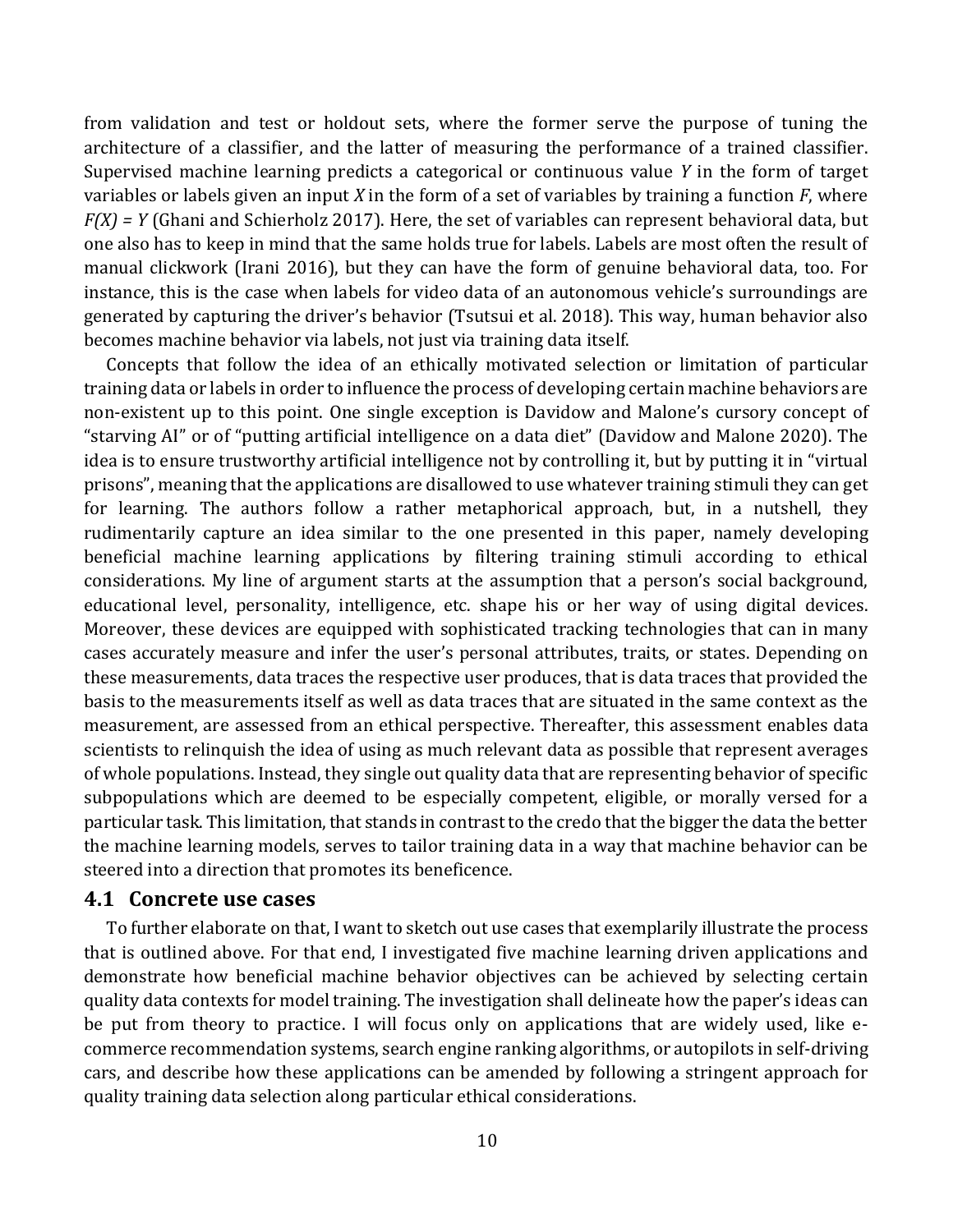#### **4.1.1 Self-driving cars**

#### **4.1.1.1 Machine behavior objectives**

Autonomous vehicles are supposed to guarantee as much safety as possible (Koopman and Wagner 2017). Avoiding crashes with self-driving cars (Xu et al. 2019) is paramount to advance their deployment. Achieving this goal has many dimensions, but it certainly encompasses safe machine behavior, meaning a car complies with safe overtaking maneuver, following, emergency stop, cornering, or line choice rules.

#### **4.1.1.2 Data sources**

Autonomous cars must infer from past traffic situations to new ones. Thus, training data, meaning video recordings and further sensor data of all kind representing countless hours of driving, as well as annotations for these data are of utmost importance. Because it is rather expensive and in some cases notoriously difficult to acquire enough annotation data, in some autonomous vehicles, label collection happens via measuring behavioral cues from human driving behavior, e.g. acceleration, deceleration, steering, etc., in manual mode or during autopilot disagreement (Eady 2019). The labels are then linked to the respective footage of the vehicle's surroundings. Additionally, data traces from actual driving can be combined with customer data as well as further behavioral data from third party organizations like data-brokers.

#### **4.1.1.3 Tracked states and traits**

There are certain individual characteristics like gender, age, driving experience, distraction, attention, reaction time, visual function, sensation seeking, impulsivity, etc. that predict risky driving behavior (Fergusson et al. 2003; Wayne and Miller 2018; Anstey et al. 2005). According to accident statistics and empirical investigations, individuals who cause fatal as well as non-fatal car crashes tend to be male, of young age, have high levels of aggressiveness, sensation seeking, and impulsivity as well as some other traits like lower levels of income, poor mental health status, higher levels of neuroticism, possibly raised blood alcohol concentration, lower driving experience, and show various forms of antisocial behavior or higher levels of social deviance (Čubranić-Dobrodolac et al. 2017; Vaughn et al. 2011; Abdoli et al. 2015; West and Hall 1997; Hyman 1968; Wang et al. 2019). Many, if not all of these traits can be digitally detected at some degree of accuracy. Those characteristics as well as additional cues like engine speed, pedal pressure, improper following, speaker volume, driver body posture, gestures, head movement, verbal outbursts, etc. can be digitally tracked in order to predict a driver's safety level (van Ly et al. 2013).

#### **4.1.1.4 Quality data contexts**

As soon as the above-mentioned traits are digitally tracked and recorded, the driving behavior data that is related to the respective driver can be excluded or downgraded from the data set that is used to train the models that determine the machine behavior during autopilot. Traffic psychologists can help machine learning practitioners to further establish tools to classify data that represent decent driving behavior. In short, quality data contexts arise from drivers who possess decent driving experience, have a good reaction time, tend to be female, have low levels of aggressiveness, sensation seeking and impulsivity, show active head movement in traffic, distinguish oneself in few or no verbal outbursts, proper following behavior, or modest acceleration behavior, to name just a few attributes.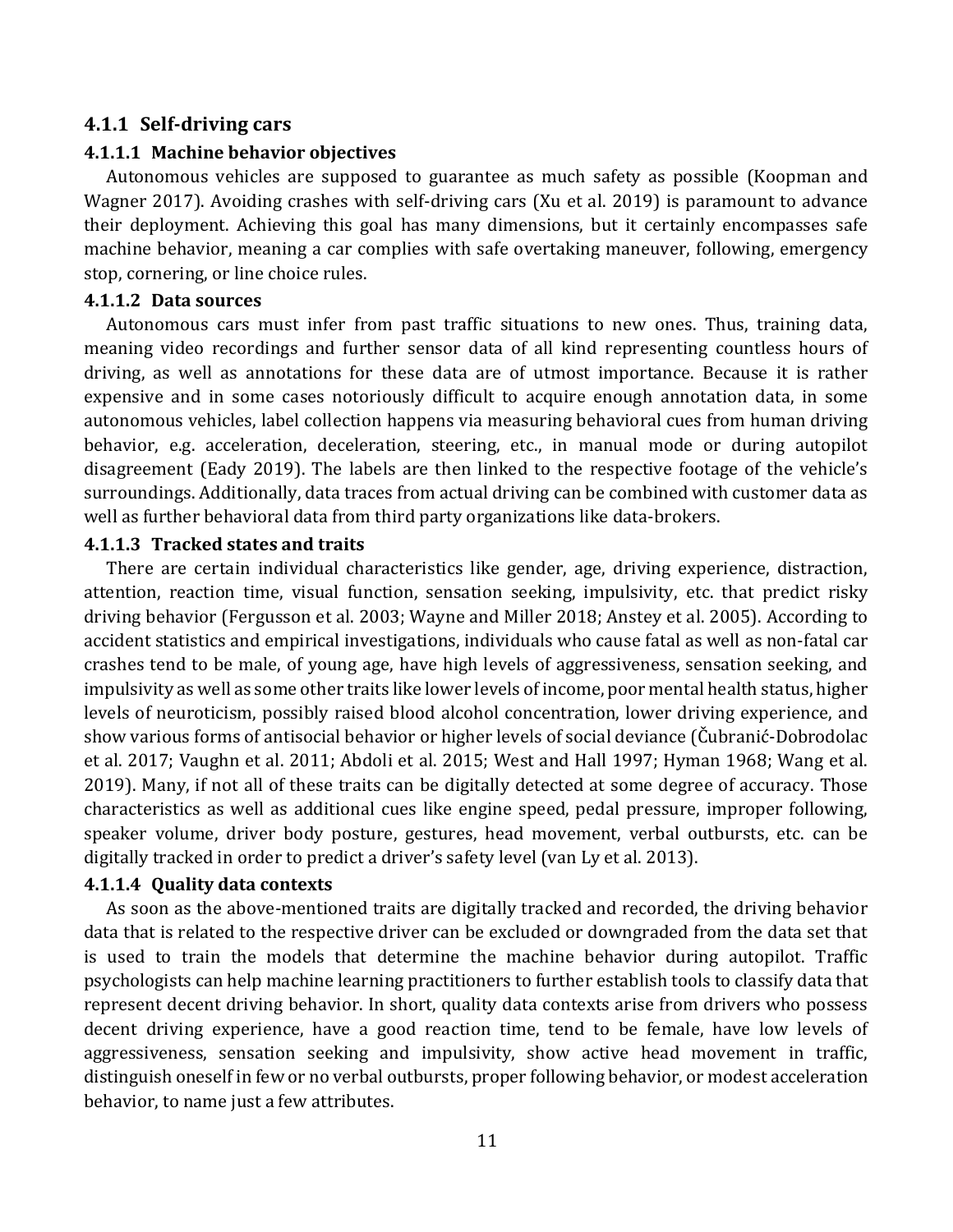#### **4.1.2 Language generation**

#### **4.1.2.1 Machine behavior objectives**

Chatbots as well as speech assistants of all kinds are supposed to produce appropriate, sufficiently eloquent language that does not violate social norms, discriminate against certain groups of people or perpetuate biases that are incorporated into training data (all of which is especially precarious in open domain conversations) (West et al. 2019; Danaher 2018; Silvervarg et al. 2012; Sheng et al. 2019; Bolukbasi et al. 2016).

#### **4.1.2.2 Data sources**

Natural language generation is based on finding statistical patterns in text corpuses (Solaiman et al. 2019), which then allows a machine learning model, among other things, to predict the next word in a sentence based on previous words. To learn those patterns, the chosen text corpuses can be digitized books, forum posts, news articles, communication data, Wikipedia articles, websites, blogs, scientific papers, and many more.

#### **4.1.2.3 Tracked states and traits**

States and traits that can be tracked in order to assess text data quality may range from an author's educational background or occupation, intelligence, the characteristics of his or her keyboard strokes or display touching behavior (backspacing etc.), the time between writing and posting, and in particular by assessing the used publication platform, filtering intermediates, review processes, and the language skills themselves.

#### **4.1.2.4 Quality data contexts**

Especially text data that is not produced by professionals, meaning journalists, writers, scientists, etc., but by lay persons is expected to be of lower quality. Text data that is not editorially controlled and therefore did not undergo any kind of review or filtering intermediate may be interspersed with orthographic mistakes, poor syntax, smaller word pools, slang, invectives, strong biases, etc. Quality data contexts are to be assessed in dependence on the respective purpose of an application for natural language generation. Texts from the public domain may be suited to improve a chatbot's realism, hence its ability to produce convincing, authentic, and human-like everyday language. On the other hand, these texts can be infiltrated with aggressive, discriminatory, or offensive phrases. To avoid these and other pitfalls, the selection of text corpuses that are used to train conversational robots should not follow the bigger-is-better-approach like many commercially developed chatbots do. Instead, the selection of corpuses can be narrowed down to digital writings that underwent a firm quality check through publishers, peer reviews, or media agencies, that is embedded in a sophisticated web of citations or links, or that stem from individuals with high levels of language skills. Moreover, language proficiency can be determined by assessing the structure, continuity, errors, vocabulary richness, length of sentence, changes made to text, etc.

#### **4.1.3 Search engines**

#### **4.1.3.1 Machine behavior objectives**

Modern search engines like Google Search, Bing, Yandex, etc. use a plethora of signals to rank search results, make autocomplete suggestions, predict users' intentions, evaluate websites, and so on. The main machine behavior objective is to ensure that rankings and content fit to the anticipated needs of the users. This, in turn, is supposed to cause a lock-in-effect and bind users to the respective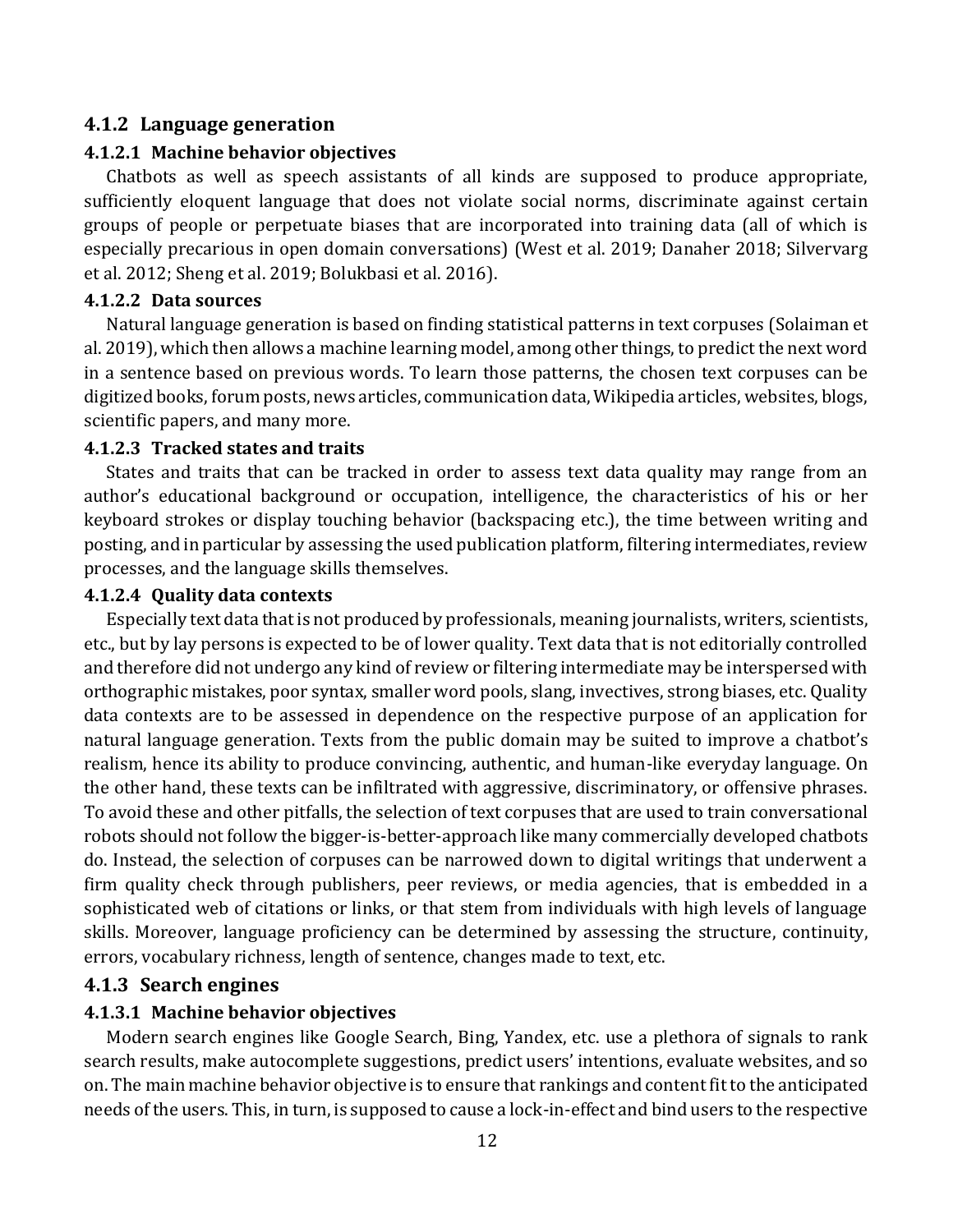search engine, eventually raising the likelihood of contact with advertisements. Despite this wellestablished machine behavior objective, one can name several other objectives that could determine the architecture of search algorithms like content quality, expertise, and trustworthiness (in general search engines), equal opportunity (in people search engines), sustainability (in product search engines), and many more.

#### **4.1.3.2 Data sources**

Search engines use diverse tracking techniques, harnessing the large amount of different humancomputer-interactions. Each list of search results shown to users nudges them to become behavioral data contributors for further calibration and model training by clicking on links, mousing over items, using the back button, scrolling through pages, entering terms in search bars, interacting with ads, spending time on a page, and many more. Besides such behavioral data, search engines can analyze main and supplementary contents of websites, amount of internal and backlinks to a website, labels, page load speed, aggregated views, end-user device specifications, duplicates, and so on.

#### **4.1.3.3 Tracked states and traits**

Many of today's relevant search engines are embedded in broader online platforms that allow for a comprehensive user classification. By collecting and analyzing data on search terms, visited websites, clicked ads, user location, keyboard strokes, mouse movements, interaction speed, product or profile views, and the like, it becomes possible to probabilistically infer a bunch of different personal states and traits. Among them are a person's gender, age, occupation, residence, religion, political views, favorite brands, personality, intelligence, literacy, and many more (Bi et al. 2013). These states and traits can then be used to assess a user's "signal quality".

#### **4.1.3.4 Quality data contexts**

Professional general search engines do have page quality rating systems in place (Underwood 2015). They are used to recognize the purpose of a website. Beneficial pages that are supposed to help users and are created by individuals with high expertise, authoritativeness, and trustworthiness receive the highest ranking. Pages that contain hate or misinformation, encourage harm to others, or have a deceptive intent receive the lowest rating. However, these page quality ratings do not solely determine the search results. They are accompanied by machine learning techniques that "digest" user behavior in order to re-train the search algorithm. This user behavior can also be assigned to varying "quality" stages. The clickstream habits of a person who, for instance, regularly uses politically extremist search terms, visits websites of low quality, has numerous typos, etc. should be less considered for shaping the search algorithm. On the other hand, clickstream habits that give evidence of ethically desired traits could preferably be used to optimize ranking algorithms.

#### **4.1.4 Social media**

#### **4.1.4.1 Machine behavior objectives**

Recommendation systems on social media platforms come in all shapes and sizes. They are used to filter posts, friends, images, videos, music, news, search results, and many more. Hitherto, the main goal of these systems is to increase user engagement in order to bind them to the respective platform. This, in turn, shall raise the likelihood of advertisement contact and click-through-rates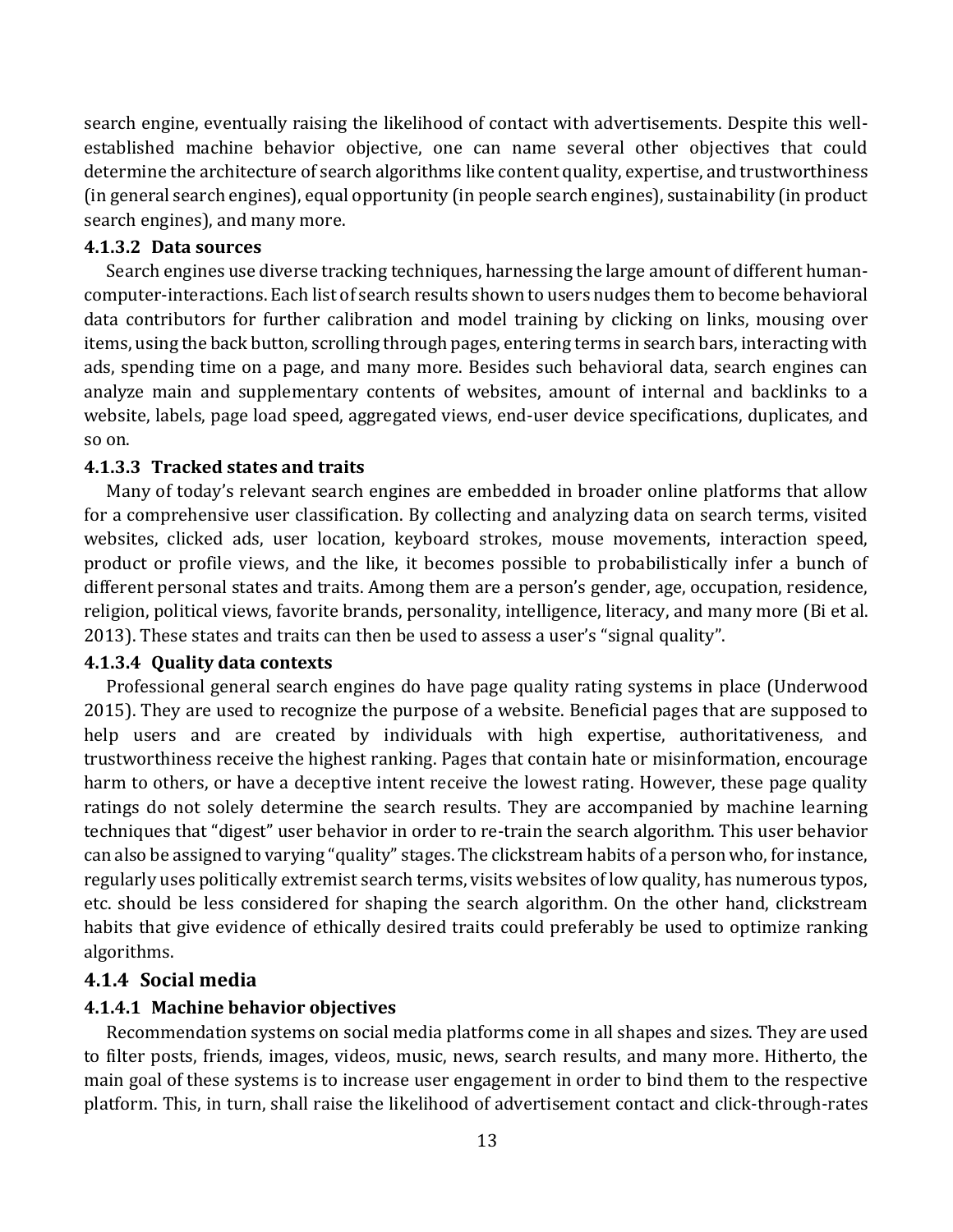(Kuss and Griffiths 2017; Eyal and Hoover 2014; Hagendorff 2019b). Taking social responsibility seriously, platforms could rearrange their objectives towards values of a vital and fair public discourse, truth, and information quality. This means to change the methods for algorithmic measurement and determination of information relevance. Fake news, hate speech, extremist content, etc. may cause the strongest user engagement, but the engagement quantity should not determine the subsequent dissemination and recommendation of the respective content. Instead, engagement quality should determine data quality and help to build responsible machine recommendation behavior.

#### **4.1.4.2 Data sources**

Social media platforms can track a plethora of user signals. Amongst the more obvious ones are clickstreams, search queries, demographic or profile information, reactions to posts, duration of post views, scroll behavior, networks of friends, comments, and many more. All these data traces are used to determine the relevance of posts, videos, images, tweets, friend suggestions, etc. in order to operate the platforms' recommendation systems.

#### **4.1.4.3 Tracked states and traits**

Tracing back to a differentiation from behavioral economics (Kahneman 2012), one can distinguish system-1- and system-2-interactions. System-1 comprises fast, emotional, effortless, cognitively simple thinking processes that are prone to biases and mistakes, whereas system-2 covers slow, rational, and deliberate thinking processes. Those two modes of thinking do also influence the way digital platforms are used (Lischka and Stöcker 2017). Amongst other factors, social media platforms could measure whether users operate with a platform on a more irrational, bias prone, impulsive system-1 mode. This mode allows for rather quick and impulsive actions, resulting in a stream of unreflected human-computer-interactions. Impulsive, system-1 user behavior could be tracked by things like reaction or comment speed, the susceptibility to nudging techniques, and scrolling or reading behavior. The platforms could also use further inferences to educational levels, intelligence, psychological traits and states like anxieties or radical political or religious views to assess user behavior that is connected to the respective attributes.

#### **4.1.4.4 Quality data contexts**

Cognitive heuristics that are part of system-1-interactions influence the way individuals interact with social media. Hence, biases are technically perpetuated via recommendation systems (Stieglitz and Dang-Xuan 2012, 2013). Quality data can thus be scraped from contexts where user generated data do mainly represent system-2-human-computer-interactions. This way, recommendation systems can be trained on behavioral data that represents fewer biases and impulsive reactions. Instead of negatively affecting public discourse by helping the spreading of content that is mostly suited to cause emotional arousal and impulsive reactions, platforms help to automatically disseminate content that is less "toxic" for public discourse. In this context, a special focus can be laid on so-called "superusers", who are not just very active users with high levels of engagement, but who also disproportionately spread misinformation. According to one rare source, internal committees at Facebook urged to lower recommendation scores for content posted by "superusers" on the far right or far left of the political spectrum. Content from moderate users, in turn, would receive higher scores (Ng 2020). This advice was turned down by Facebook's leadership. However,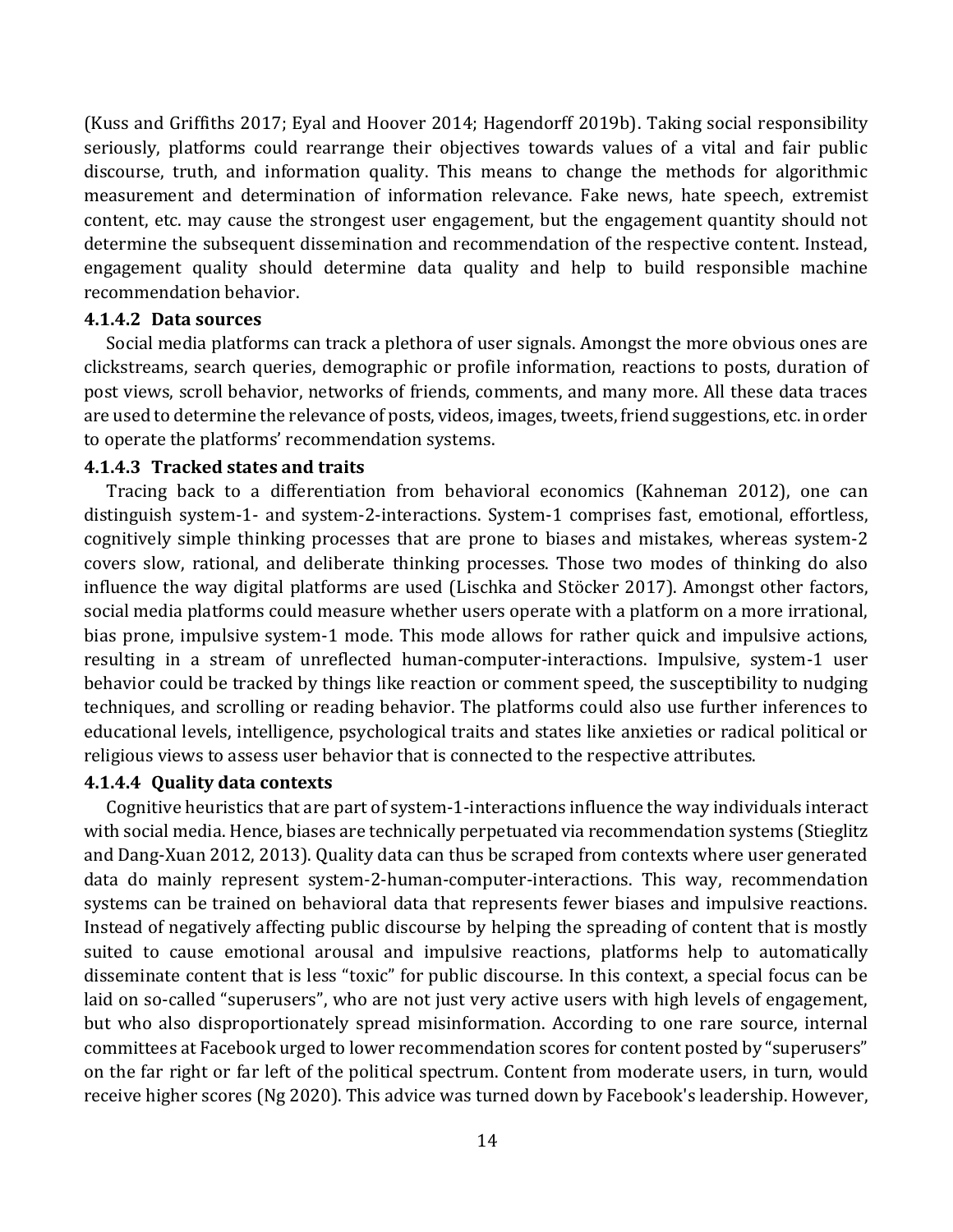it perfectly corresponds to the idea that is advocated here. When recommendation systems are trained on behavioral data from individuals with higher education, who do not represent political or religious extremes, and who normally interact with quality, i.e. journalistically or scientifically verified, trustworthy information, it is to be expected that those systems automatically spread content that comes with various benefits for the public, instead of harms, leading to a situation where everyone is better off.

#### **4.1.5 Online shopping**

#### **4.1.5.1 Machine behavior objectives**

E-commerce platforms where people can buy goods and services use various methods to promote purchasing behavior. They use shopping search engines, product recommendation systems, product reviews, dynamic pricing, cross selling, customer analytics tools, conversion rate optimization, conversion funnels, varying payment options, specific user interface designs, etc. in order to maximize revenues. Therein lies the entrenched main machine behavior objective. However, via tweaking the underlying machine learning algorithms, the machine behavior objective can be diversified, comprising not just the pursuit of economic values, but also values of sustainability or public health. Especially the biggest online stores like Amazon, eBay, Walmart, Jingdong, Alibaba, and others would cause a significant impact by just slightly changing their machine learning models towards the mentioned values, taking their corporate social responsibility seriously.

#### **4.1.5.2 Data sources**

No different than search engines or social media platforms, online retailers can collect a broad variety of user data. They can analyze and track the number of transactions, all kinds of product and customer data, the conversion rate, product impressions, average order values, product detail views, adding or removing of products from the shopping basket, withdrawals from checkout process, customer lifetime values, traffic sources, details of users' devices, and many more.

#### **4.1.5.3 Tracked states and traits**

Using the many data sources e-commerce platforms can gather as a basis, they can implement specific automated mechanisms for customer segmentation. Typically, differentiations for types of customers are made purely from a sales perspective, distinguishing between loyal, impulsive, novice, etc. customers. Notwithstanding that, customers can be segmented along criteria like healthor eco-consciousness by analyzing their product views, shopping behavior, product reviews, search terms, personality, socio-demographic factors, and the like.

#### **4.1.5.4 Quality data contexts**

Sticking to the aforementioned values of sustainability and public health, e-commerce platforms could use all available data from health- as well as eco-conscious customers and use specifically those data to train models for product recommendations, dynamic pricing, or ranking algorithms for their search engines, to name just three major setting options. Such measures could significantly foster the extent to which e-commerce platforms promote more sustainable and healthier consumer behavior.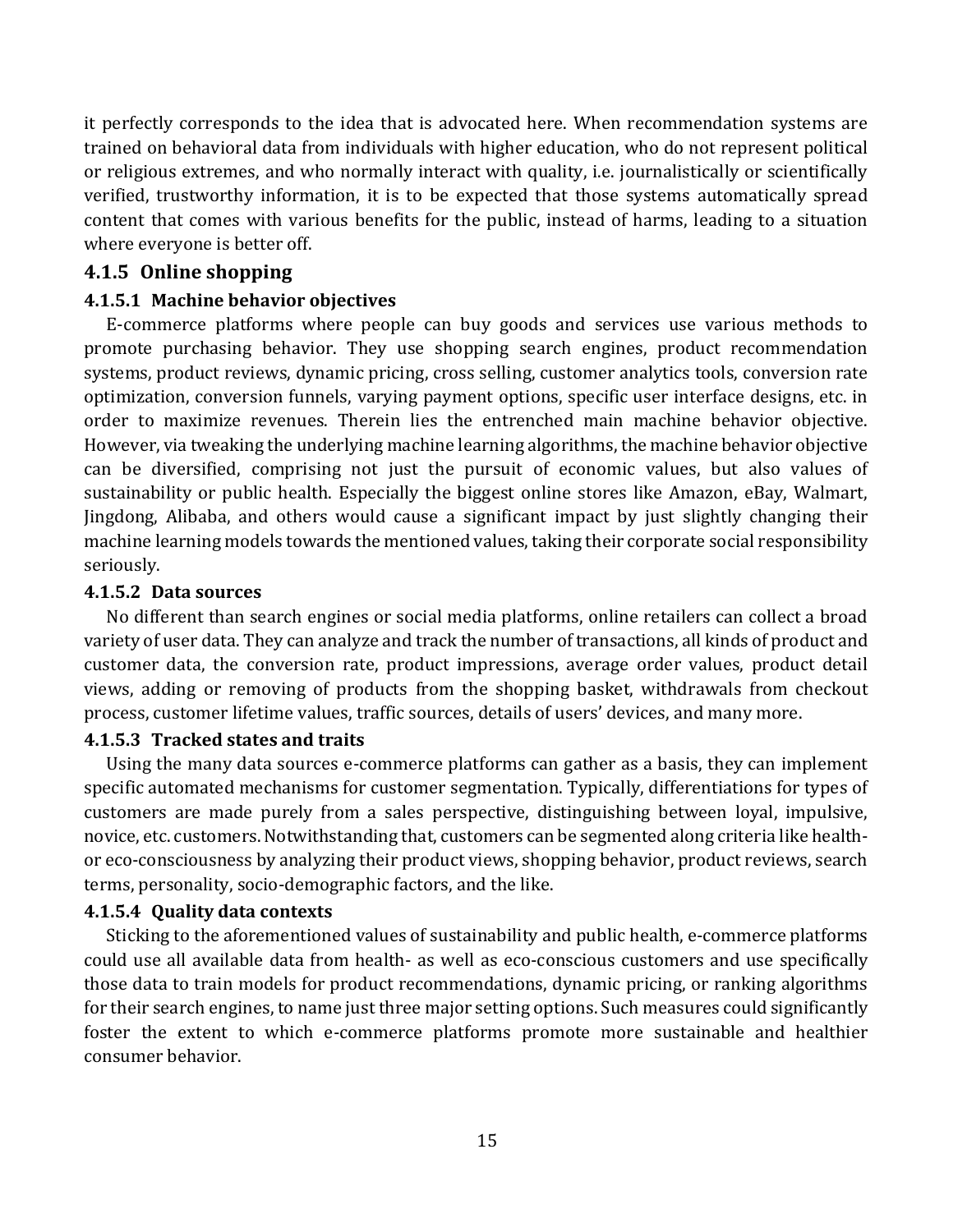## **5 Discussion**

In the following section, I want to gather some major points for discussion to the suggested approach to achieve beneficial machine learning applications. The approach relies on several practices like tracking, profiling, ranking, or filtering that have been applied in contexts of technology misuse for illegitimate ends more than just a few times (Brundage et al. 2018; Crawford et al. 2019). Nevertheless, the mentioned methods cannot be simply discarded. Rather, they have to be used for purposes that are in line with the common good and ethical values. The following subchapters will elaborate on that and take up the seven most pressing concerns that can be raised when putting the paper's ideas into practice.

#### **5.1 Ranking behavior**

First of all, I want to address some ethical concerns that are connected with the idea of ranking human behavior, as described in chapter 3. As a cautionary tale how such ranking practices fail one could point at digital marketing, where marketers consider customers to be either "targets" or "waste" (Turow 2012). People's tastes, demographic profiles, beliefs, income levels, and many more are digitally measured for the only purpose of discriminating them for commercial goals and to find the customers that are deemed most valuable. Reputation silos are constructed around people who statistically seem similar, but this practice often circumvents ethoses around equal opportunity, justice, or transparency. However, the idea of ranking or sorting human behavior along certain dimensions or hierarchies is not to be refused altogether. One can put the whole concept in another light when reframing it according to assessment criteria from ethics. Hence, besides just arguing for a repurposing of existing social sorting structures in marketing for other socially accepted ends, one can in general say that society embraces various practices of behavior assessment under the term "ethics". Here, one transitions seamlessly from saying that some social positions, dispositions, or stages of development are better than others to classifying behavior as morally right or wrong. In the context of this paper, though, the argument is somewhat more specific: Currently, digital tracking systems that measure users' social as well as psychological traits and states are used mainly to support marketing decisions, to foster customer relationship management, to personalize the marketing mix to individuals, and to support many other commercial purposes (Wedel and Kannan 2016). I argue that the rich toolset that is already established for marketing purposes can be repurposed to assess the ethical quality of data contexts in order to develop beneficial machine learning applications. Currently, tracking methods are not deployed to evaluate digital behavior from an ethical point of view, which would be essential to assess ethical data quality dimensions. With that said, this assessment does not require detailed knowledge about ethical theories that are developed in philosophic discourses. Apart from a few complicated, dilemmatic cases, moral intuitions can appropriately guide ethical reasoning, or, to be more precise, ethical judgements are driven primarily by one's intuitions (Haidt 2001). This becomes evident when considering the tacit consensus about ethical target values or "attraction poles" that are embedded into sociological as well as psychological theories of all kind. Normative assumptions about the value of prosocial dispositions, rationality, moral development, openness, impulse control, positive emotionality, and the like are hardly contested. Hence, these normative assumptions can guide data quality evaluations. Hereafter, particular data sets can be used as training data for beneficial machine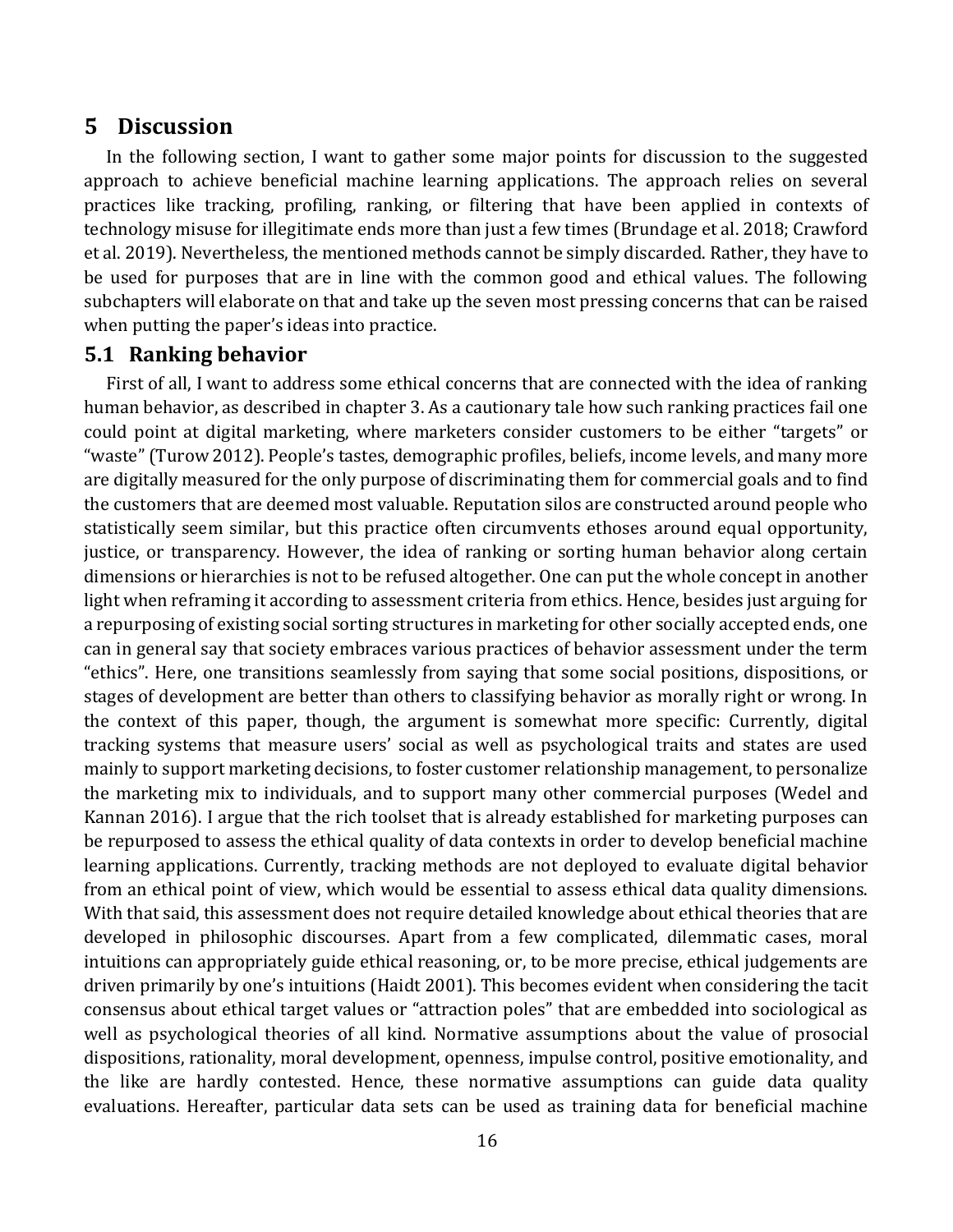learning. All this does not happen in order to discriminate against certain groups of individuals, or to sort people for the purpose of improving businesses. Rather, it happens for the purpose of developing beneficial machine behavior in order to foster the common good.

### **5.2 Paternalism**

Another potential objection to the ideas presented here is that they depict a form of ethical paternalism. The decision about what defines quality data contexts is made by machine learning practitioners, and it affects other collectives without their democratic consent. The idea of paternalistic thinking is that some individuals are more competent, rational, or versed than others and that the former can decide for the latter for their advantage. Paternalistic approaches are mainly criticized because they not only limit the freedom of affected individuals, but this is also done without their consent (Sartorius 1983). In this context, two main counterarguments can be raised. First, the idea of developing beneficial supervised machine learning applications follows, as the term suggests, the notion of being beneficial or advantageous for as many individuals as possible, hence promoting the common good. Second, machine learning applications do in nearly all cases affect individuals without their explicit consent or knowledge. Values are part of technologies itself (Brey 2010), and the process of embedding certain values or choosing architectural designs is in many regards not a democratic one. Rather, a small group of technology developers possess the power to make far reaching decisions for a group of end users that can comprise millions or billions of individuals (Lessig 2006). The decisive question is whether values are embedded in software in an arbitrary and nonreflective way, often perpetuating prejudice, biases, or misunderstandings, or whether these values and ethical norms are chosen carefully and consciously. Here, I opt for the latter. In addition to that, technology ethics indeed typically operates with paternalistic, top-down norms and standards. Asimov's Three Laws for Robots, for instance, is presumably the most wellknown approach (Asimov 2004). However, in the context of this paper, the paternalistic top-down approach is not solely embraced but combined with one that is bottom-up. Bottom-up approaches mean that a technical agent, in this case machine learning models, explores courses of action that represent morally praiseworthy examples (Wallach and Allen 2009). Hence, the agent achieves "moral capabilities" by surveying its environment, similar to childhood development. Here, both top-down and bottom-up approaches are integrated. A top-down analysis is done with regard to the way training data is filtered or selected according to ethical criteria, while on the other hand a developmental or bottom-up approach is chosen in order to allow the machine to learn a certain behavior from data sets.

#### **5.3 Transparency**

Another objection, that is akin to the one above, is to stress that the proposed approach for beneficial machine learning applications is non-transparent, leaving affected individuals unwitting about the technical measures that are conditioning their user experience and filtering mechanisms for quality data. The counterargument to this objection is that platforms or software developers could and should have no problems whatsoever making transparency statements, thereby informing potential reviewers about the value and design choices, ultimately making them subject to public scrutiny. This would show that definitions about ethical quality dimensions of training data are in line with cultural consensuses, ethical theories, and moral intuitions. Revisiting the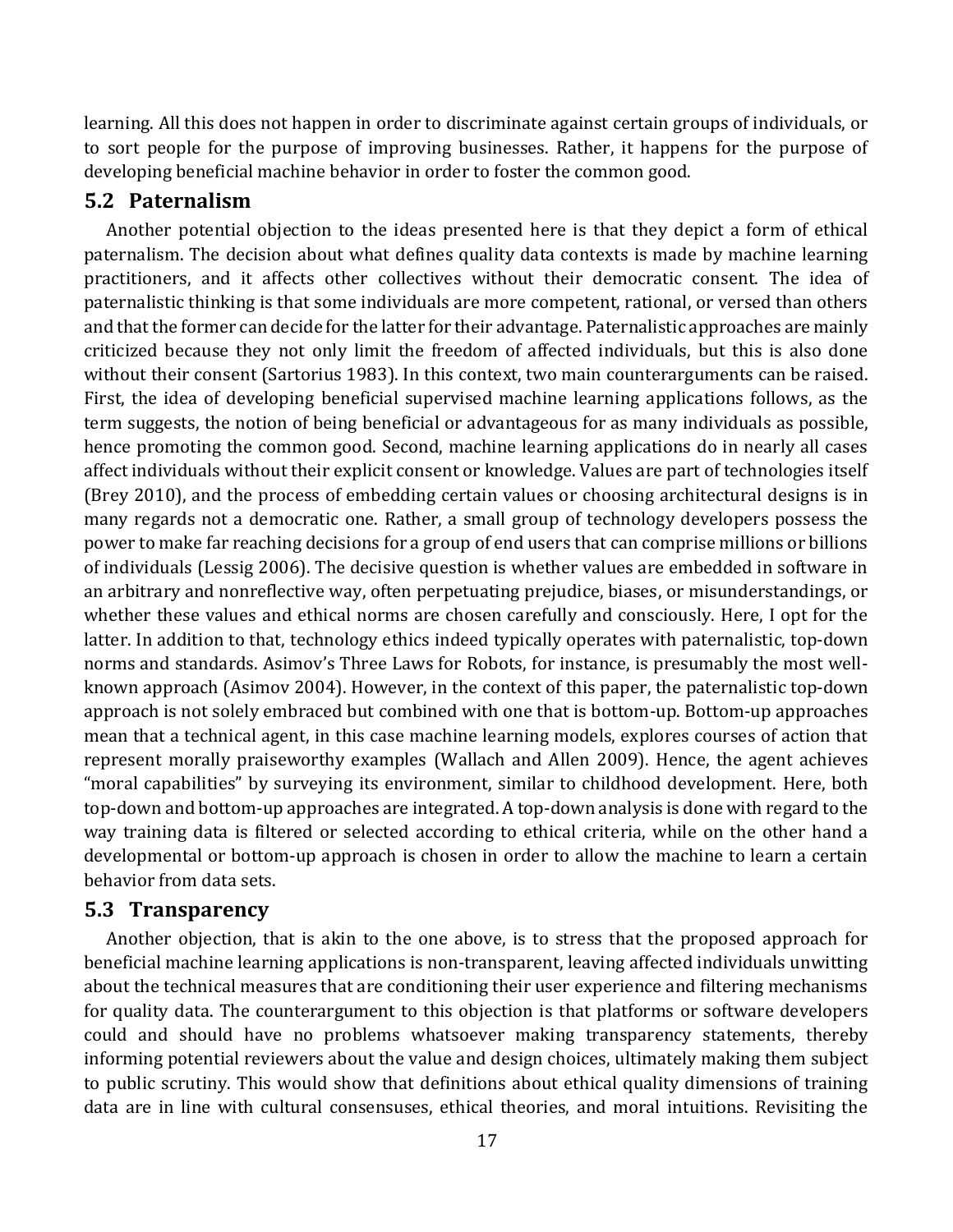above-mentioned examples from chapter 4.1, the majority of people would consent to the claim that autonomous cars should be safe, that natural language generation should avoid simplicity and perform eloquently, that e-commerce platforms should promote sustainable shopping routines, that recommendation systems on social media platforms as well as search engines should not foster political extremism and information that is "toxic" to the public discourse but promote quality content, expertise, and truth. In general, it should be a necessary prerequisite that through transparency statements the criteria by which data quality is evaluated are described and justified when putting technologies for digital behavior tracking as well as machine learning models that are trained with behavioral data in place.

#### **5.4 Privacy**

In order to select for quality data or data that represents ethical behavior, a bunch of tracking or surveillance techniques must be in place. This leads to a further objection, namely that the proposed approach for beneficial machine learning application goes hand in hand with privacy violations. This is true and cannot be disagreed with. At least, the proposed approach does not necessarily opt for an extension of methods for recording behavioral data that are already entrenched (D'Mello and Kory 2015; Zeng et al. 2009). This is a weak excuse, but nevertheless, one can stress that decisive is that these methods are used for legitimate ends, not that they are abolished (Belliger and Krieger 2018; Hagendorff 2019a). As already discussed in a previous chapter, the idea of classifying people or people's behavior raises weighty ethical questions and has its ailments, especially with regard to the feasibility of data-driven assessments of sensitive traits like mental illnesses, intelligence, personality, and the like. However, data protecting measures that would prohibit these assessments like the one mentioned are primarily aiming at preventing unjust discrimination and at securing personal autonomy (Roßnagel 2007). In the end, though, is it important to remember that from the pure existence of these technologies alone it does not necessarily follow that they are misused. On the contrary, when binding legal norms as well as strong ethical tenets are entrenched, tracking and profiling can be used for the common good, as it is described here. Moreover, techniques for tracking user behavior and assessing behavioral data quality can work by only using anonymized and aggregated data, avoiding any opportunity to identify certain individuals contributing to or being excluded from contributing to training data sets.

#### **5.5 Accuracy**

Another objection is that techniques to digitally assess and rate human behavior may be inaccurate and create false positives and negatives. These techniques as well as data traces per se construct rather than represent an individual's true actions, traits, and states. Accordingly, behavioral data as well as the computational processing thereof cannot be condensed in information that represents "reality". Rather, different "realities" can be constructed from data and algorithms (Matzner 2016; Lewis 2015). They do not work impassive, but shape how we understand the world in a performative manner (Kitchin 2017), while allowing probabilistic inferences on in situ behavior. In individual cases, this can lead to detrimental false positives or negatives. But the methods proposed in this paper all operate with aggregated and, in the best case, anonymized data, which means that individuals face unjust technological consequences only when tracking and profiling techniques fail significantly. Only in the unlikely event they come up with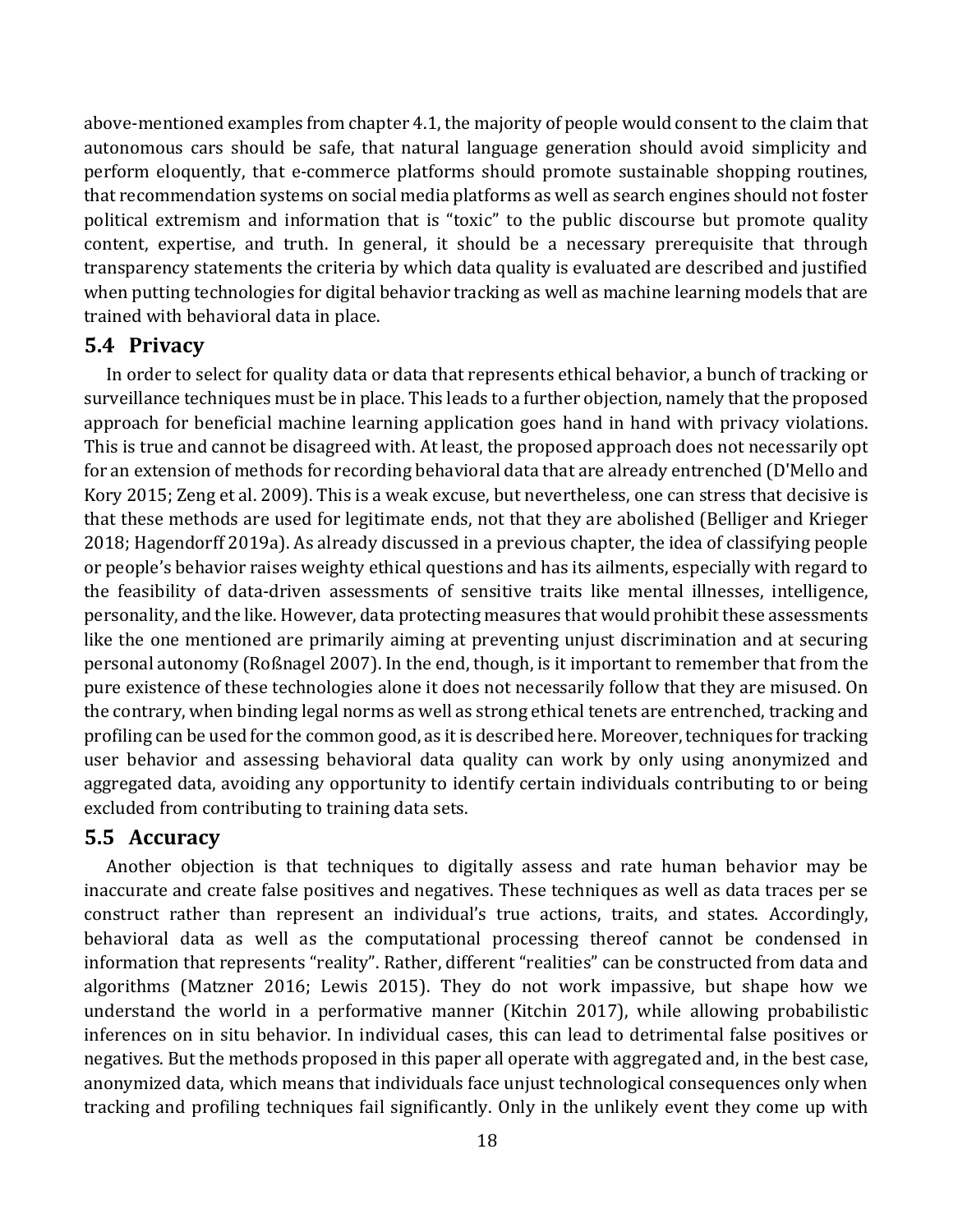misclassifications in an overwhelming number of cases, the selection of quality training data and therefore the trained models would become skewed.

### **5.6 Discrimination**

Akin to the aforementioned objection is the argument against algorithmic discrimination. The ideas presented in this paper could fall prey to such arguments since specific biases in data sets are intendedly promoted, resulting in "skewed" algorithmic decision making. Previous discourses on algorithmic discrimination rightly criticize that machine learning techniques perpetuate existing biases that are entrenched in data sets and therefore foster unfair discrimination. Under the umbrella term "fairness, accountability, and transparency in machine learning" (FAT ML), machine learning practitioners collect methods for reducing algorithmic discrimination primarily by dealing with protected attributes like gender, age, ethnicity, etc. (Dwork et al. 2011; Kleinberg et al. 2016; Veale and Binns 2017). However, here I argue that one should reintroduce or promote "algorithmic discrimination", but, needless to say, not in the traditional way. Data sets may contain features that are critical in a way that they should be weighted stronger than others. This can be the case even when these features perpetuate bias. Biases can be necessary for fairness and the proper functionality of certain processes. Dutta et al. (2020) give the example of a hiring for fire fighters, where candidates should be able to lift heave weights, which leads to a preference for men rather than women. In short, biases are acceptable if they are critical for the legitimate solution of a given task. Here, I propose to promote biases in data sets used to train machine learning models that lead to a preferability of features that are desirable from an ethical point of view. At the same time, however, this means to put individuals at a "disadvantage" who produce behavioral data that originates in deeds, personal traits, or mental states that are socially less esteemed like risky behavior, detrimental norm violations, bad language, low education, political or religious extremism, flawed logical reasoning, impulsiveness, and the like. This way, machine behavior that results from recognizing statistical patterns in behavioral data is not "socialized" by general populations (*n = all*) but by specific subgroups that comprise individuals who are most competent, eligible, or morally versed for a particular task. While the typical notion of algorithmic discrimination is pointing towards unfair computational outputs, the kind of algorithmic discrimination that is proposed here aims at introducing stricter filters that thwart particular data traces to become training data for machine learning. This way computational outputs manifest values that correspond to ethical virtues and that are socially accepted, appreciated, and soughtafter like friendliness, literacy, truthfulness, positive emotionality, prosocial orientations, etc.

#### **5.7 Systemic imperatives**

A further apparent objection is to remark that beneficial machine learning applications, as supposed in this paper, stand in contradiction to systemic imperatives and goals of the economy. While making autonomous cars safer should result in having a competitive advantage, rendering recommendation systems on e-commerce platforms towards promoting sustainable, but more expensive products or on social media platforms towards less engaging content means that the platforms acquire fewer purchasers or users who can be influenced by online advertisements. However, the whole point of making something beneficial, in this case machine learning applications, is to overwrite systemic imperatives in case they have detrimental effects for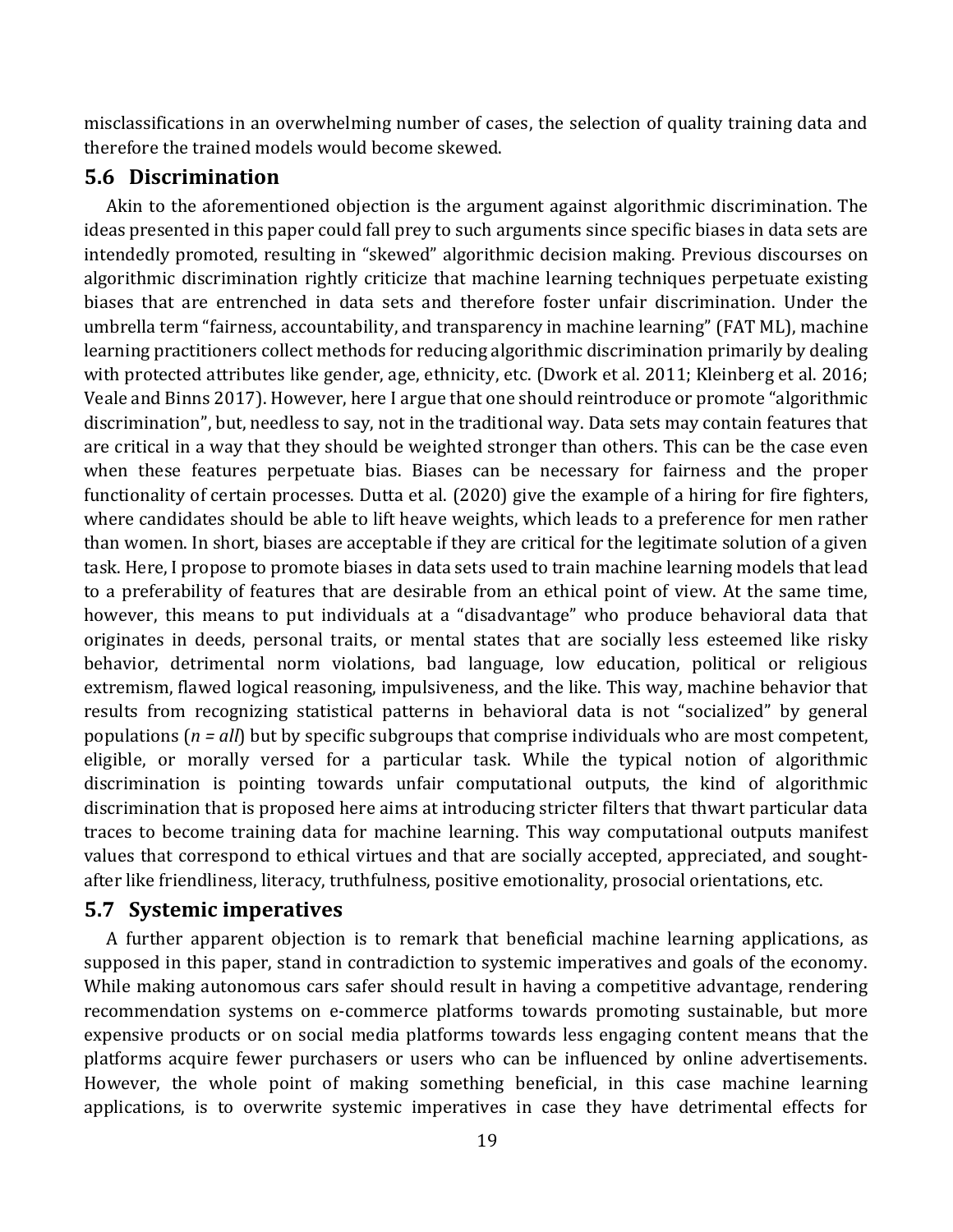particular individuals or society at large. Being successful according to the logic of a certain social system (Luhmann 1995) does not necessarily mean that this success is morally justified (Habermas 1987). This holds especially true with regard to the economy (Brand and Wissen 2017). On a related note, beneficial machine learning applications, which are traditionally used in areas like health or crisis response, satellite image interpretation, climate action, poverty reduction, wildlife preservation, and the like (Chui et al. 2018) do in many cases not follow systemic but moral imperatives. What is special in the case of the ideas presented here is that I do not propose to invent new machine learning application in hitherto undiscovered fields of society. Rather, I opt for reshaping applications that are already entrenched in areas that are structured by systemic imperatives and eventually aim at being profitable. In contexts that are purely dominated by monetary considerations, it is of course difficult to put the ideas into practice. Nevertheless, companies should at no point see the pursuit of profits as their only target. And as soon as they include social responsibility into their repertory of values, they can embrace the presented approach for beneficial machine learning.

## **6 Conclusion**

In their classic book "Moral Machines", Wallach and Allen state: "The vision of learning systems developing naturally toward an ethical sensibility that values humans and human ethical concerns is an optimistic vision […]." (Wallach and Allen 2009, p. 110) This paper is a tangible proposal how this vision could be put into practice. It stresses the importance of "feeding" machine learning applications not with all relevant behavioral data that is available, but with a particular selection of it, namely with quality data. Following the typical big data approach and using all available data to train models can have detrimental effects. This can not only be shown by, for instance, pointing at various cases of algorithmic discrimination. It only recently got obvious when COVID-19 caused dramatic changes in online shopping and other digitally recorded behavior, so that its inclusion in training sets caused machine learning applications to malfunction, making manual interventions necessary (Heaven 2020). Thus, more rigorous mechanisms to filter training data sets have to be put in place, ensuring that, among others, only "good data" become training stimuli, meaning that digitally recorded behavior is classified and assessed along ethical criteria. Moral machine behavior is dependent on moral human behavior. Hence, both have to be linked.

Many machine learning applications acquire their "intelligence" by capturing aggregated human cognitive and behavioral abilities. Hitherto, those aggregations of recordings of human behavior are hardly presorted before becoming training stimuli for machine behavior. This paper is a plea to do so and thereby to achieve truly beneficial machine learning. Its arguments start at the assumption that a person's social background, dispositions, educational level, etc. shapes his or her way of using digital devices. In turn, those devices are able to track, infer, and measure a user's personal states or traits. Depending on these attributes, an ethical assessment of data traces the respective user produces, namely the data traces that provide the basis to the measurements itself as well as data traces that are situated in the same context as the measurement, can take place. Subsequently, this assessment enables to single out quality data that are representing behavior of individuals who are deemed to be especially competent, eligible, or morally versed for a particular task. This method for sampling out particular training stimuli stands in contrast to the *n = all* ideology. This serves to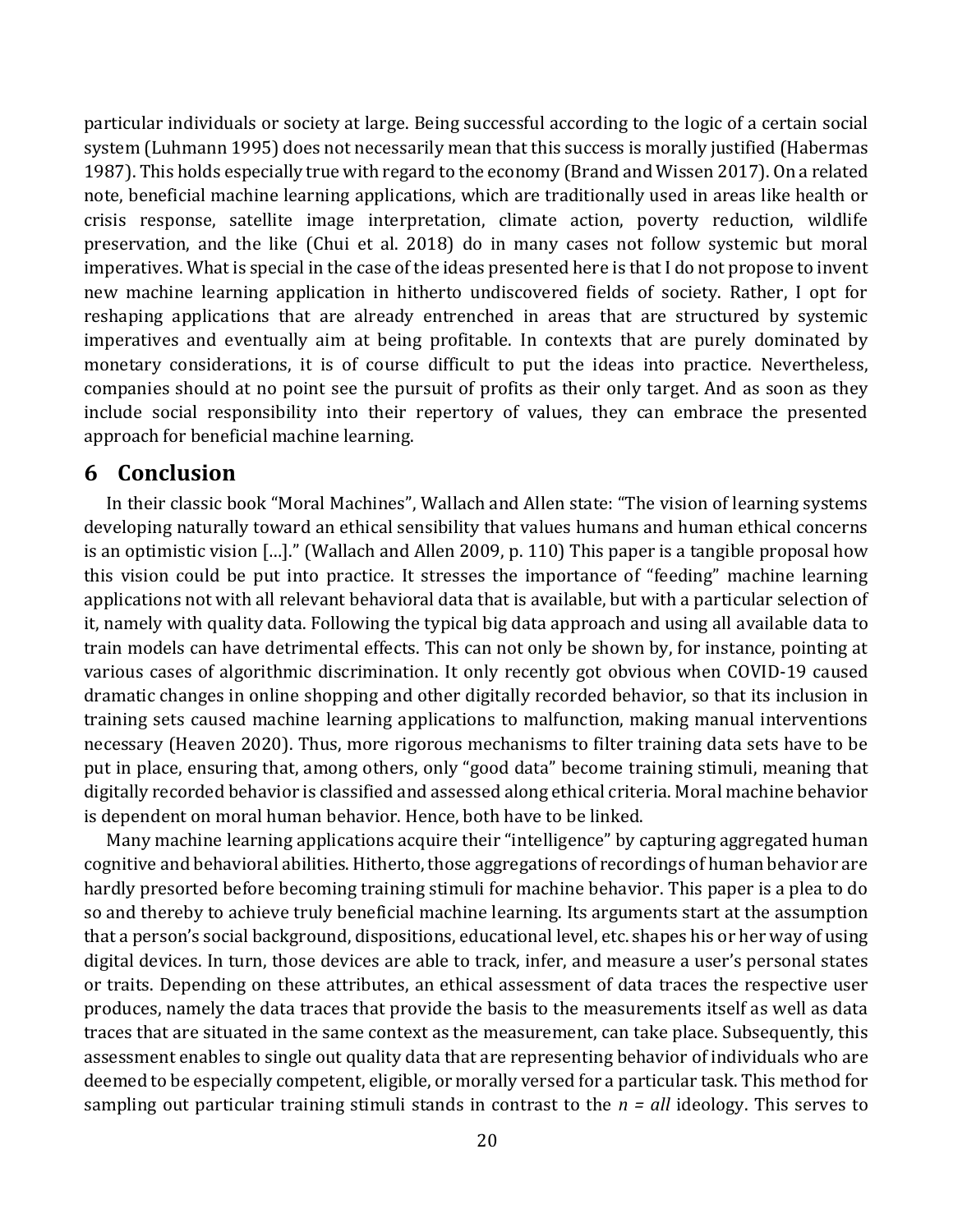tailor training data in a way that machine behavior can correspond to values of the common good and become truly beneficial.

# **7 Acknowledgements**

This research was supported by the Cluster of Excellence "Machine Learning – New Perspectives for Science" funded by the Deutsche Forschungsgemeinschaft (DFG, German Research Foundation) under Germany's Excellence Strategy – Reference Number EXC 2064/1 – Project ID 390727645. I would like to thank Sarah Fabi, Zeynep Akata, Ulrike von Luxburg, and Sebastian Bordt for very helpful comments on the manuscript.

# **8 Publication bibliography**

Abdoli, Nasrin; Farnia, Vahid; Delavar, Ali; Esmaeili, Alirez; Dortaj, Fariborz; Farrokhi, Noorali et al. (2015): Poor mental health status and aggression are associated with poor driving behavior among male traffic offenders. In *Neuropsychiatric disease and treatment* 11, pp. 2071–2078.

Acar, Gunes; Eubank, Christian; Englehardt, Steven; Juarez, Marc; Narayanan, Arvind; Diaz, Claudia (2014): The Web Never Forgets. Persistent Tracking Mechanisms in the Wild. In Gail-Joon Ahn, Moti Yung, Ninghui Li (Eds.): Proceedings of the 2014 ACM SIGSAC Conference on Computer and Communications Security - CCS '14. ACM SIGSAC Conference. Scottsdale, Arizona. New York: ACM Press, pp. 674–689.

Amodei, Dario; Olah, Chris; Steinhardt, Jacob; Christiano, Paul; Schulman, John; Mané, Dan (2017): Concrete Problems in AI Safety. In *arXiv*, pp. 1–29.

Amoore, Louise (2011): Data Derivatives. On the Emergence of a Security Risk Calculus for Our Times. In *Theory, Culture & Society* 28 (6), pp. 24–43.

Anstey, Kaarin J.; Wood, Joanne; Lord, Stephen; Walker, Janine G. (2005): Cognitive, sensory and physical factors enabling driving safety in older adults. In *Clinical Psychology Review* 25 (1), pp. 45– 65.

Asimov, Isaac (2004): I, Robot. New York: Random House LLC.

Barocas, Solon; Selbst, Andrew D. (2016): Big Data's Disparate Impact. In *California Law Review*  104, pp. 671–732.

Belliger, Andréa; Krieger, David J. (2018): Network Public Governance. On Privacy and the Informational Self. Bielefeld: Transcript.

Bi, Bin; Shokouhi, Milad; Kosinski, Michal; Graepel, Thore (2013): Inferring the demographics of search users. In Daniel Schwabe, Virgílio Almeida, Hartmut Glaser, Ricardo Baeza-Yates, Sue Moon (Eds.): Proceedings of the 22nd International Conference on World Wide Web - WWW '13. New York: ACM Press, pp. 131–140.

Bogard, William (1996): The Simulation of Surveillance. Hypercontrol in Telematic Societies. Cambridge: Cambridge University Press.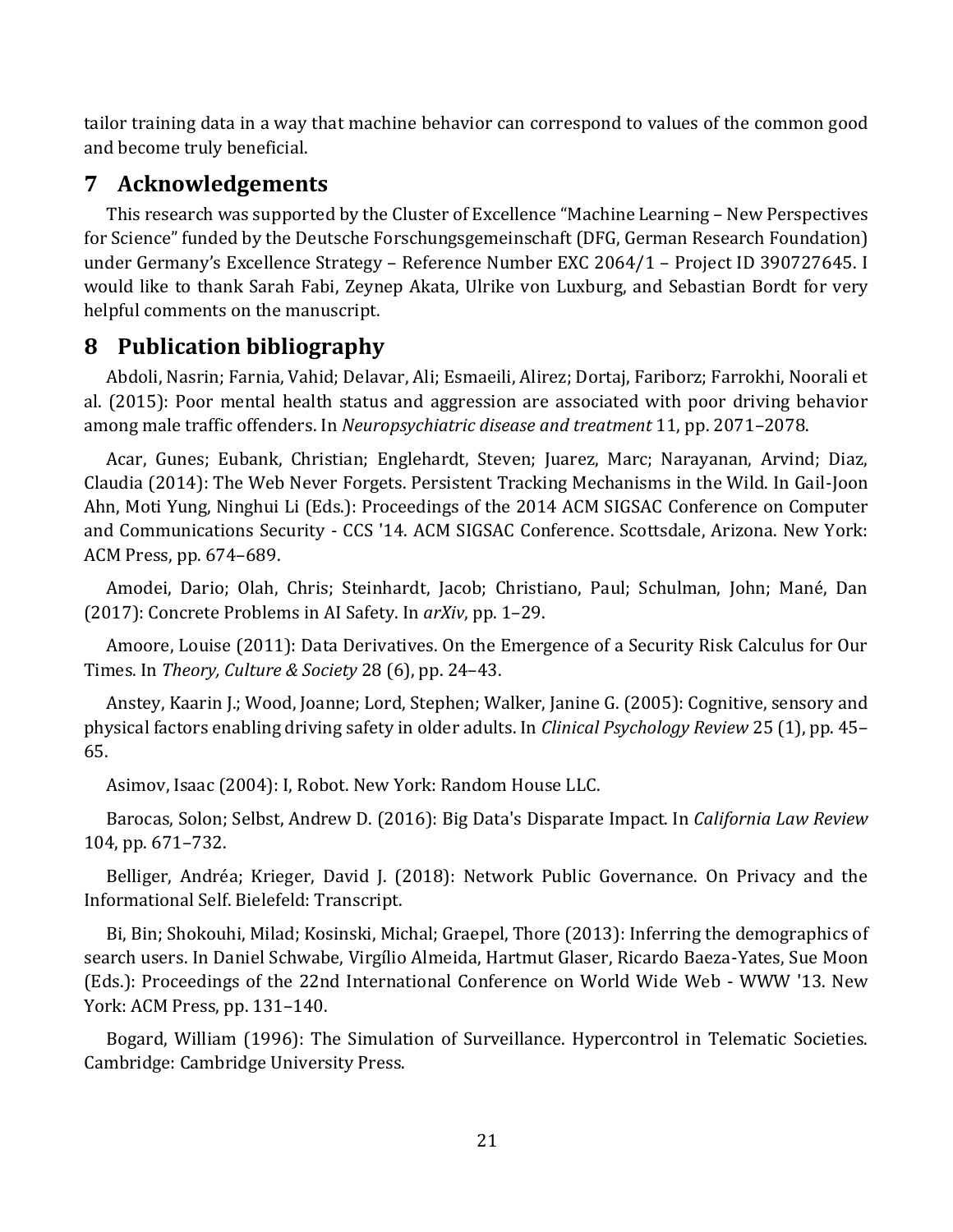Bolukbasi, Tolga; Chang, Kai-Wei; Zou, James; Saligrama, Venkatesh; Kalai, Adam (2016): Man is to Computer Programmer as Woman is to Homemaker? Debiasing Word Embeddings. In *arXiv*, pp. 1–25.

Bourdieu, Pierre (1984): Distinction. A Social Critique of the Judgement of Taste. Cambridge, Massachusetts: Harvard University Press.

Bourdieu, Pierre (1989): Social Space and Symbolic Power. In *Sociological Theory* 7 (1), pp. 14– 25.

boyd, danah (2012): White Flight in Networked Publics. How Race and Class Shaped American Teen Engagement with MySpace and Facebook. In Lisa Nakamura, Peter A. Chow-White (Eds.): Race After the Internet. New York: Routledge, pp. 203–222.

Brand, Ulrich; Wissen, Markus (2017): Imperiale Lebensweise. Zur Ausbeutung von Mensch und Natur im globalen Kapitalismus. München: oekom Verlag.

Brey, Philip (2010): Values in technology and disclosive computer ethics. In Luciano Floridi (Ed.): The Cambridge Handbook of Information and Computer Ethics. Cambridge, Massachusetts: Cambridge University Press, pp. 41–58.

Brundage, Miles; Avin, Shahar; Clark, Jack; Toner, Helen; Eckersley, Peter; Garfinkel, Ben et al. (2018): The Malicious Use of Artificial Intelligence. Forecasting, Prevention, and Mitigation. In *arXiv*, pp. 1–101.

Calvo, Rafael A.; Peters, Dorian; Cave, Stephen (2020): Advancing impact assessment for intelligent systems. In *Nat Mach Intell* 1, pp. 1–3.

Campolo, Alex; Sanfilippo, Madelyn; Whittaker, Meredith; Crawford, Kate (2017): AI Now 2017 Report. AI Now. Available online at https://assets.ctfassets.net/8wprhhvnpfc0/1A9c3ZTCZa2KEYM64Wsc2a/8636557c5fb14f2b74b 2be64c3ce0c78/\_AI\_Now\_Institute\_2017\_Report\_.pdf, checked on 10/2/2018.

Chui, Michael; Harryson, Martin; Manyika, James; Roberts, Roger; Chung, Rita; van Heteren, Ashley; Nel, Pieter (2018): Notes from the AI Frontier. Applying AI for Social Good. McKinsey Global Institute: McKinsey&Company, pp. 1–52.

Clarke, Roger (1988): Information technology and dataveillance. In *Communications of the ACM*  31 (5), pp. 498–512.

Clarke, Roger (1994): The digital persona and its application to data surveillance. In *The Information Society* 10 (2), pp. 77–92.

Crawford, Kate; Dobbe, Roel; Dryer, Theodora; Fried, Genevieve; Green, Ben; Kaziunas, Elizabeth et al. (2019): AI Now 2019 Report. AI Now. New York. Available online at https://ainowinstitute.org/AI\_Now\_2019\_Report.pdf, checked on 12/18/2019.

Crawford, Kate; Whittaker, Meredith; Elish, Madeleine Clare; Barocas, Solon; Plasek, Aaron; Ferryman, Kadija (2016): The AI Now Report. The Social and Economic Implications of Artificial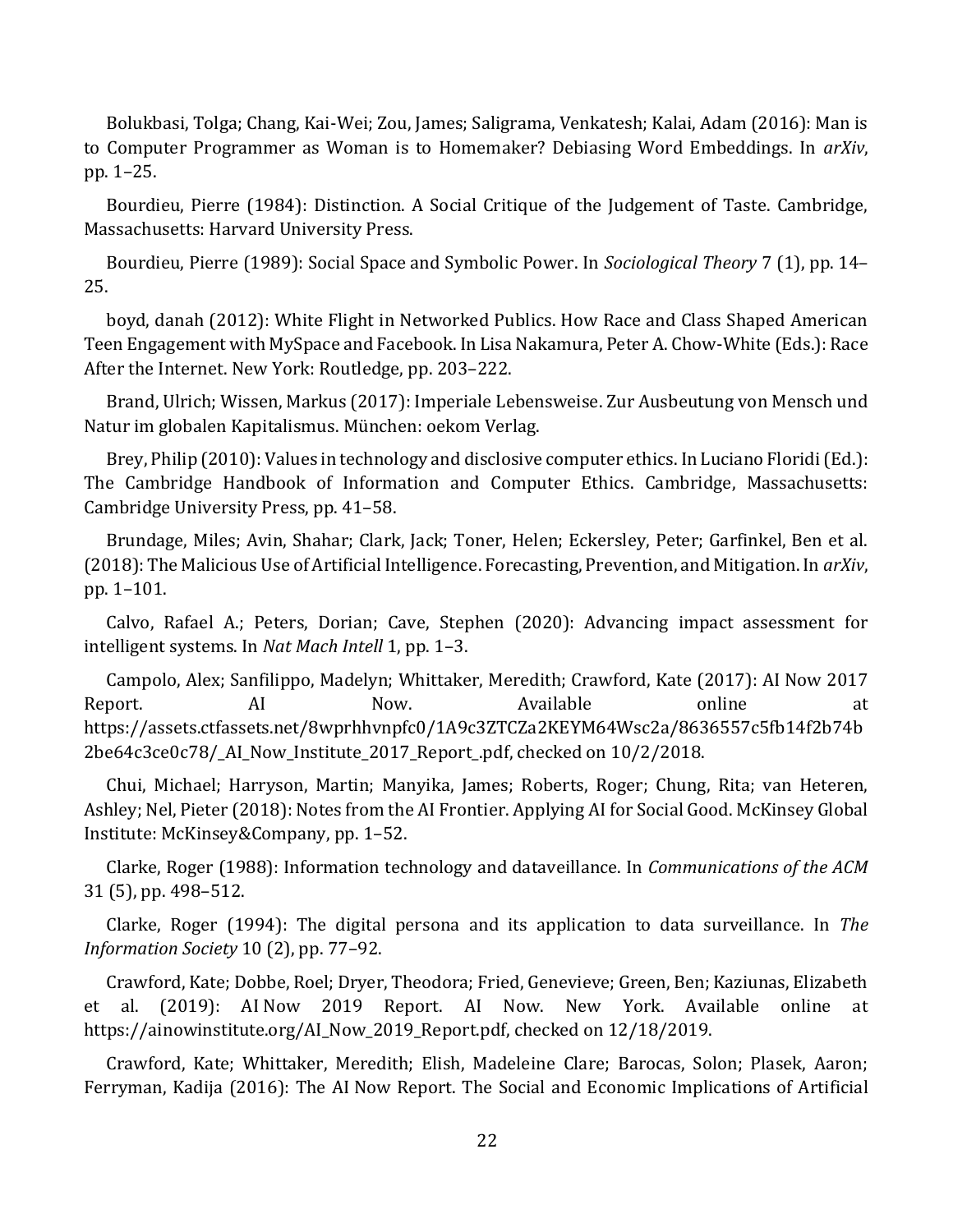Intelligence Technologies in the Near-Term. Available online at https://ainowinstitute.org/AI\_Now\_2016\_Report.pdf, checked on 8/26/2020.

Čubranić-Dobrodolac, Marjana; Lipovac, Krsto; Čičević, Svetlana; Antić, Boris (2017): A Model for Traffic Accidents Prediction Based on Driver Personality Traits Assessment. In *PROMET* 29 (6), pp. 631–642.

Daly, Angela; Devitt, Kate S.; Mann, Monique (Eds.) (2019): Good Data. Amsterdam: Institute of Network Cultures.

Danaher, John (2018): Toward an Ethics of AI Assistants. An Initial Framework. In *Philos. Technol.*  31 (4), pp. 629–653.

Davidow, William; Malone, Michael S. (2020): Don't Regulate Artificial Intelligence: Starve It (Scientific American). Available online at https://blogs.scientificamerican.com/observations/dontregulate-artificial-intelligence-starve-it/, checked on 5/8/2020.

Deleuze, Gilles (1992): Postscript on the Societies of Control. In *October* 59, pp. 3–7.

D'Mello, Sidney (2013): A selective meta-analysis on the relative incidence of discrete affective states during learning with technology. In *Journal of Educational Psychology* 105 (4), pp. 1082– 1099.

D'Mello, Sidney; Kory, Jacqueline (2015): A Review and Meta-Analysis of Multimodal Affect Detection Systems. In *ACM Comput. Surv.* 47 (3), pp. 1–36.

Domingos, Pedro (2015): The Master Algorithm. How the Quest for the Ultimate Learning Machine Will Remake Our World. New York: Basic Books.

Dutta, Sanghamitra; Venkatesh, Praveen; Mardziel, Piotr; Datta, Anupam; Grover, Pulkit (2020): An Information-Theoretic Quantification of Discrimination with Exempt Features. AAAI Conference on Artificial Intelligence, pp. 1–28.

Dwork, Cynthia (2006): Differential Privacy. In David Hutchison, Takeo Kanade, Josef Kittler, Jon M. Kleinberg, Friedemann Mattern, John C. Mitchell et al. (Eds.): Automata, Languages and Programming. Berlin: Springer, pp. 1–12.

Dwork, Cynthia; Hardt, Moritz; Pitassi, Toniann; Reingold, Omer; Zemel, Richard (2011): Fairness Through Awareness. In *arXiv*, pp. 1–24.

Eady, T. A. (2019): Why Tesla's Fleet Miles Matter for Autonomous Driving (Medium). Available online at https://towardsdatascience.com/why-teslas-fleet-miles-matter-for-autonomousdriving-8e48503a462f, checked on 5/11/2020.

Engelmann, Severin; Chen, Mo; Fischer, Felix; Kao, Ching-yu; Grossklags, Jens (2019): Clear Sanctions, Vague Rewards: How China's Social Credit System Currently Defines "Good" and "Bad" Behavior. In *Proceedings of the Conference on Fairness, Accountability, and Transparency - FAT\* '19*, pp. 69–78.

Erikson, Erik H. (1980): Identity and the life cycle. New York: W.W. Norton.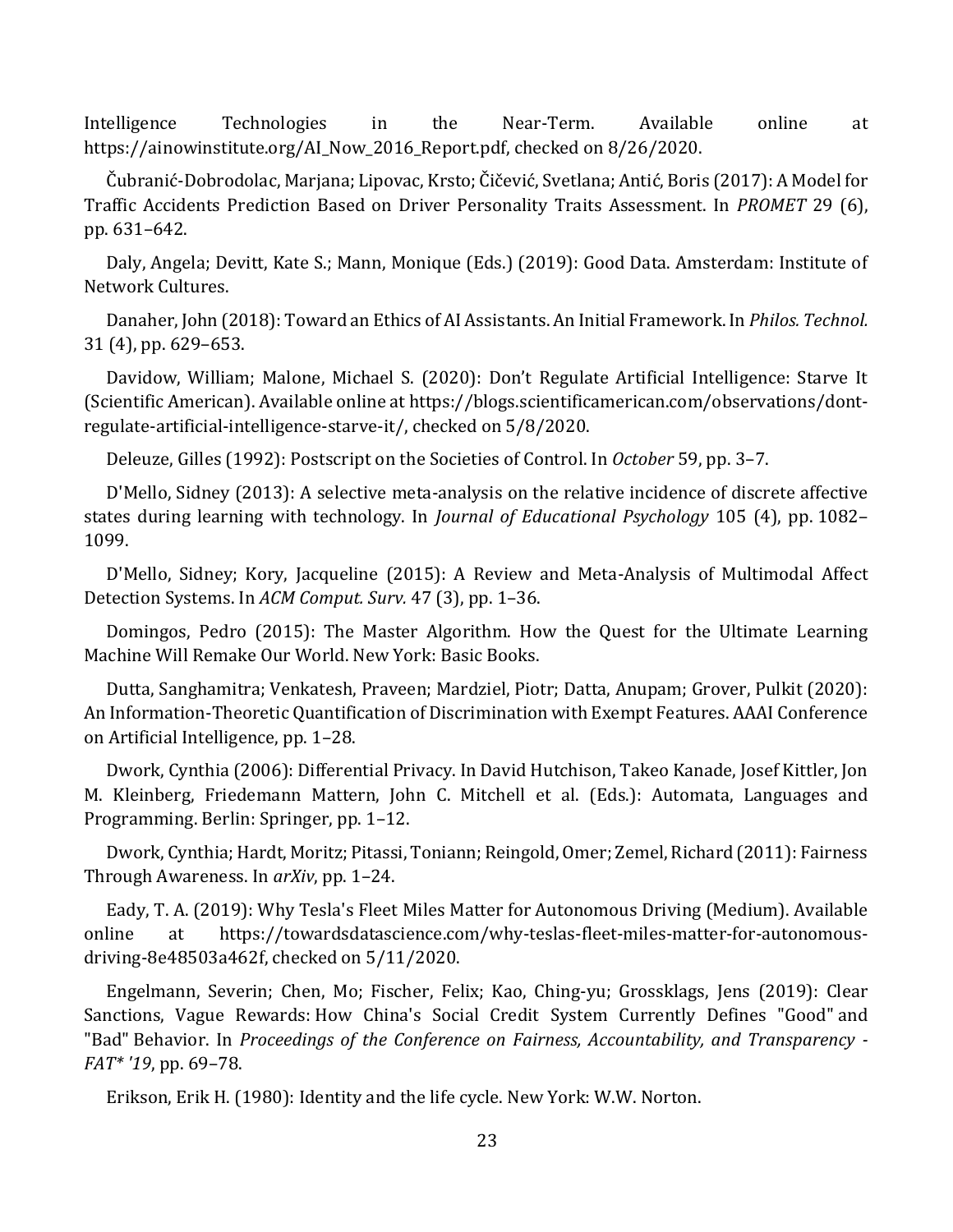Erikson, Robert; Goldthorpe, John H.; Portocarero, Lucienne (1979): Intergenerational Class Mobility in Three Western European Societies: England, France and Sweden. In *The British Journal of Sociology* 30 (4), pp. 415–441.

Eubanks, Virginia (2018): Automating Inequality. How High-Tech Tools Profile, Police, and Punish the Poor. New York: St. Marting's Press.

Eyal, Nir; Hoover, Ryan (2014): Hooked. How to build Habit-Forming Products. Princeton, NJ: Princeton University Press.

Fergusson, David; Swain-Campbell, Nicola; Horwood, John (2003): Risky driving behaviour in young people: prevalence, personal characteristics and traffic accidents. In *Australian and New Zealand journal of public health* 27 (3), pp. 337–342.

Gebru, Timnit; Morgenstern, Jamie; Vecchione, Briana; Vaughan, Jennifer Wortman; Wallach, Hanna; Daumeé, Hal, III; Crawford, Kate (2018): Datasheets for Datasets. In *arXiv*, pp. 1–17.

Ghani, Rayid; Schierholz, Malte (2017): Machine Learning. In Ian Foster, Rayid Ghani, Ron S. Jarmin, Frauke Kreuter, Julia Lane (Eds.): Big Data and Social Science. A Practical Guide to Methods and Tools. Boca Raton: CRC Press, pp. 147–186.

Gitelman, Lisa (Ed.) (2013): "Raw Data" Is an Oxymoron. Cambridge, Massachusetts: The MIT Press.

Grusky, David B. (2019): Social stratification. Class, race, and gender in sociological perspective. London: Routledge.

Gudivada, Venkat; Apon, Amy; Ding, Junhua (2017): Data Quality Considerations for Big Data and Machine Learning: Going Beyond Data Cleaning and Transformations. In *International Journal on Advances in Software* 10, pp. 1–20.

Guntuku, Sharath Chandra; Yaden, David B.; Kern, Margaret L.; Ungar, Lyle H.; Eichstaedt, Johannes C. (2017): Detecting depression and mental illness on social media: an integrative review. In *Current Opinion in Behavioral Sciences* 18, pp. 43–49.

Habermas, Jürgen (1987): Theorie des kommunikativen Handelns. 2 volumes. Frankfurt a.M: Suhrkamp (1).

Hagendorff, Thilo (2019a): From privacy to anti-discrimination in times of machine learning. In *Ethics and Information Technology* 33 (3), pp. 331–343.

Hagendorff, Thilo (2019b): Jenseits der puren Datenökonomie -Social-Media-Plattformen besser designen. In Carsten Ochs, Michael Friedewald, Thomas Hess, Jörn Lamla (Eds.): Die Zukunft der Datenökonomie. Wiesbaden: Springer, pp. 327–342.

Hagendorff, Thilo (2019c): Maschinelles Lernen und Diskriminierung. Probleme und Lösungsansätze. In *Österreichische Zeitschrift für Soziologie* 44 (1), pp. 53–66.

Haggerty, Kevin D.; Ericson, Richard V. (2000): The surveillant assemblage. In *The British Journal of Sociology* 51 (4), pp. 605–622.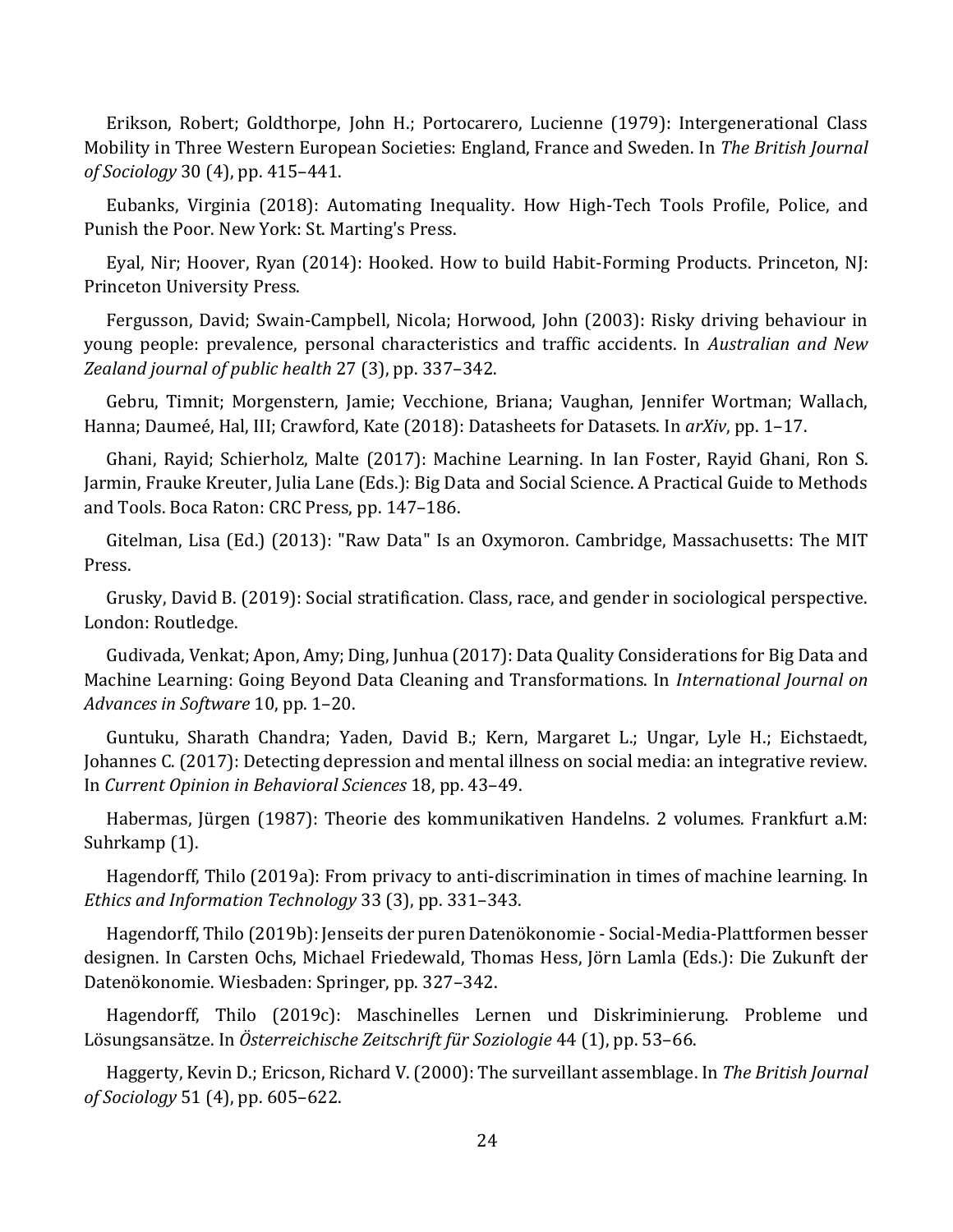Haidt, Jonathan (2001): The Emotional Dog and Its Rational Tail. A Social Intuitionist Approach to Moral Judgment. In *Psychology Review* 108 (4), pp. 814–834.

Harari, Gabriella M.; Müller, Sandrine R.; Aung, Min S. H.; Rentfrow, Peter J. (2017): Smartphone sensing methods for studying behavior in everyday life. In *Current Opinion in Behavioral Sciences*  18, pp. 83–90.

Hargittai, Eszter (2008): The Digital Reproduction of Inequality. In David B. Grusky (Ed.): Social Stratification. Boulder: Westview Press, pp. 936–944.

Hart, Daniel; Hofmann, Volker; Edelstein, Wolfgang; Keller, Monika (1997): The relation of childhood personality types to adolescent behavior and development: A longitudinal study of Icelandic children. In *Developmental Psychology* 33 (2), pp. 195–205.

Heaven, Douglas Will (2020): Our weird behavior during the pandemic is messing with AI models (MIT Technology Review). Available online at https://www.technologyreview.com/2020/05/11/1001563/covid-pandemic-broken-aimachine-learning-amazon-retail-fraud-humans-in-the-loop/, checked on 6/15/2020.

Hu, Jian; Zeng, Hua-Jun; Li, Hua; Niu, Cheng; Chen, Zheng (2007): Demographic prediction based on user's browsing behavior. In Carey Williamson, Mary Ellen Zurko, Peter Patel-Schneider, Prashant Shenoy (Eds.): Proceedings of the 16th International Conference on World Wide Web - WWW '07. New York: ACM Press, pp. 151–160.

Hyman, Merton M. (1968): Accident Vulnerability and Blood Alcohol Concentrations of Drivers by Demographic Characteristics. In *Q. J. Stud. Alcohol Suppl.* 29 (S4), pp. 34–57.

Irani, Lilly (2016): The Hidden Faces of Automation. In *XRDS* 23 (2), pp. 34–37.

Jo, Eun Seo; Gebru, Timnit (2019): Lessons from Archives. Strategies for Collecting Sociocultural Data in Machine Learning. In *arXiv*, pp. 1–11.

John, Oliver P.; Naumann, Laura P.; Soto, Christopher J. (2008): Paradigm Shift to the Integrative Big Five Trait Taxonomy. History, Measurement, and Conceptual Issues. In Oliver P. John, Richard W. Robins, Lawrence A. Pervin (Eds.): Handbook of Personality. Theory and Research. New York: The Guilford Press, pp. 114–158.

Jordan, Michael I.; Mitchell, Tom M. (2015): Machine learning. Trends, perspectives, and prospects. In *Science* 349 (6245), pp. 255–260.

Kahneman, Daniel (2012): Thinking, fast and slow. London: Penguin.

Kant, Immanuel (1977): Kants Werke, Akademie Textausgabe. Anmerkungen der Bände I-[IX]: Walter de Gruyter.

Kearns, Michael; Roth, Aaron (2020): The Ethical Algorithm. The Science of Socially Aware Algorithm Design. New York: Oxford University Press.

Khan, Iftikhar Ahmed; Brinkman, Willem-Paul; Fine, Nick; Hierons, Robert M. (2008): Measuring personality from keyboard and mouse use. In Joaquim Jorge (Ed.): Proceedings of the 15th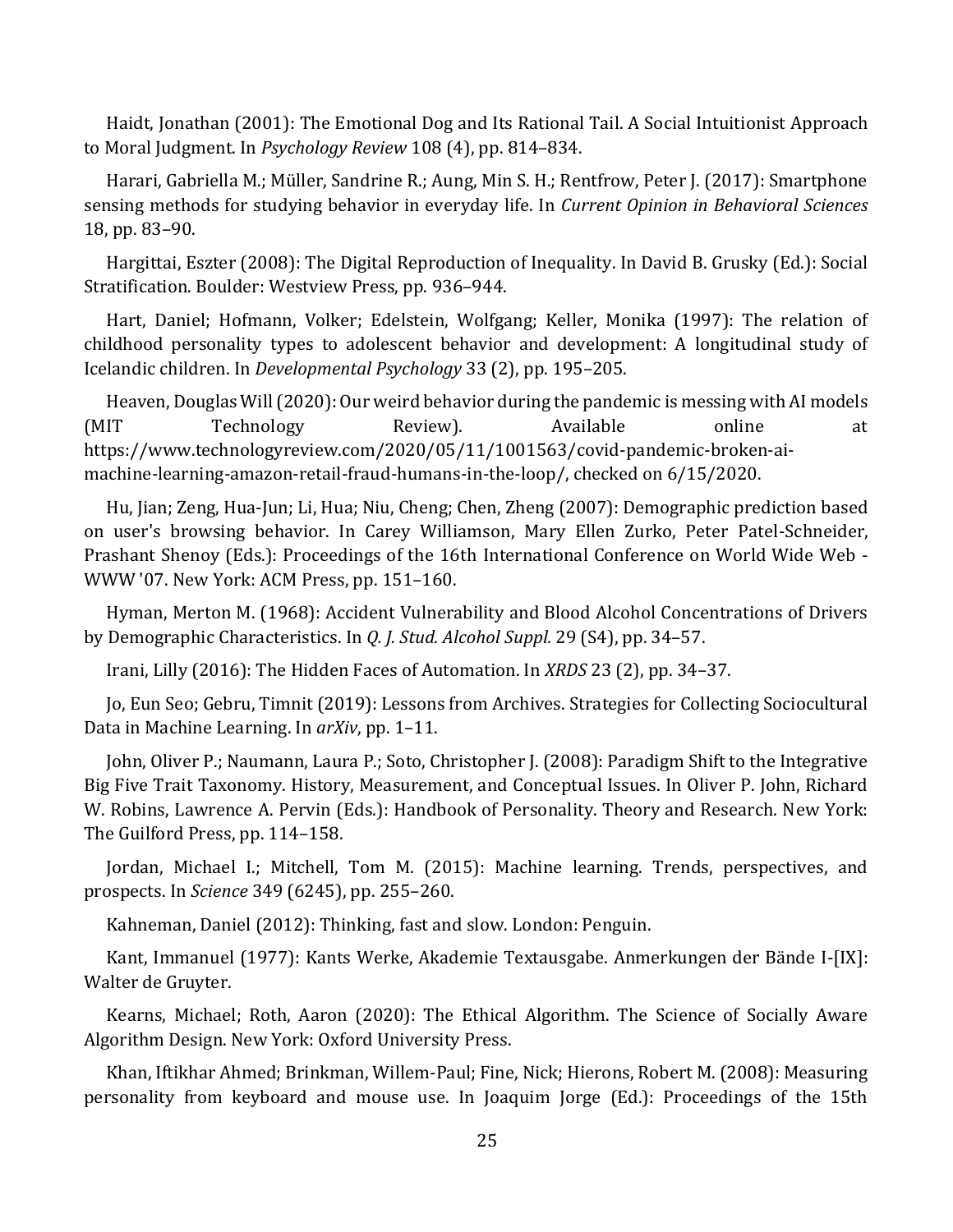European Conference on Cognitive Ergonomics the Ergonomics of Cool Interaction - ECCE '08. New York: ACM Press, pp. 1–8.

Kitchin, Rob (2017): Thinking critically about and researching algorithms. In *Information, Communication & Society* 20 (1), pp. 14–29.

Kitchin, Rob; Dodge, Martin (2011): Code/Space. Software and Everyday Life. Cambridge, Massachusetts: The MIT Press.

Kitchin, Rob; Lauriault, Tracey P. (2015): Small data in the era of big data. In *GeoJournal* 80 (4), pp. 463–475.

Kleinberg, Jon M.; Ludwig, Jens; Mullainathan, Sendhill (2016): A Guide to Solving Social Problems with Machine Learning (Harvard Business Review). Available online at https://hbr.org/2016/12/a-guide-to-solving-social-problems-with-machine-learning, checked on 12/1/2017.

Kohlberg, Lawrence; Levine, Charles; Hewer, Alexandra (1983): Moral stages. A current formulation and a response to critics. Basel: Karger.

Koopman, Philip; Wagner, Michael (2017): Autonomous Vehicle Safety: An Interdisciplinary Challenge. In *IEEE Intell. Transport. Syst. Mag.* 9 (1), pp. 90–96.

Kosinski, Michal; Bachrach, Yoram; Kohli, Pushmeet; Stillwell, David; Graepel, Thore (2014): Manifestations of user personality in website choice and behaviour on online social networks. In *Machine Learning* 95 (3), pp. 357–380.

Kosinski, Michal; Stillwell, David; Graepel, Thore (2013): Private traits and attributes are predictable from digital records of human behavior. In *Proceedings of the National Academy of Sciences of the United States of America* 110 (15), pp. 5802–5805.

Kuss, Daria J.; Griffiths, Mark D. (2017): Social Networking Sites and Addiction. Ten Lessons Learned. In *International journal of environmental research and public health* 14 (3).

Kwapisz, Jennifer R.; Weiss, Gary M.; Moore, Samuel A. (2011): Activity recognition using cell phone accelerometers. In *SIGKDD Explor. Newsl.* 12 (2), pp. 74–82.

Lessig, Lawrence (2006): Code. Version 2.0. New York: Basic Books.

Lewis, Kevin (2015): Three fallacies of digital footprints. In *Big Data & Society* 2 (2), pp. 1–4.

Lischka, Konrad; Stöcker, Christian (2017): Digitale Öffentlichkeit. Wie algorithmische Prozesse den gesellschaftlichen Diskurs beeinflussen. Arbeitspapier. Gütersloh: Bertelsmann Stiftung, pp. 1– 88.

Loevinger, Jane (1997): Stages of Personality Development. In Robert Hogan, John Johnson, Stephen Briggs (Eds.): Handbook of Personality Psychology. San Diego: Elsevier, pp. 199–208.

Los, Maria (2006): Looking into the future: surveillance, globalization and the totalitarian potential. In David Lyon (Ed.): Theorizing Surveillance. The panopticon and beyond. Cullompton: Willian Publishing, pp. 69–94.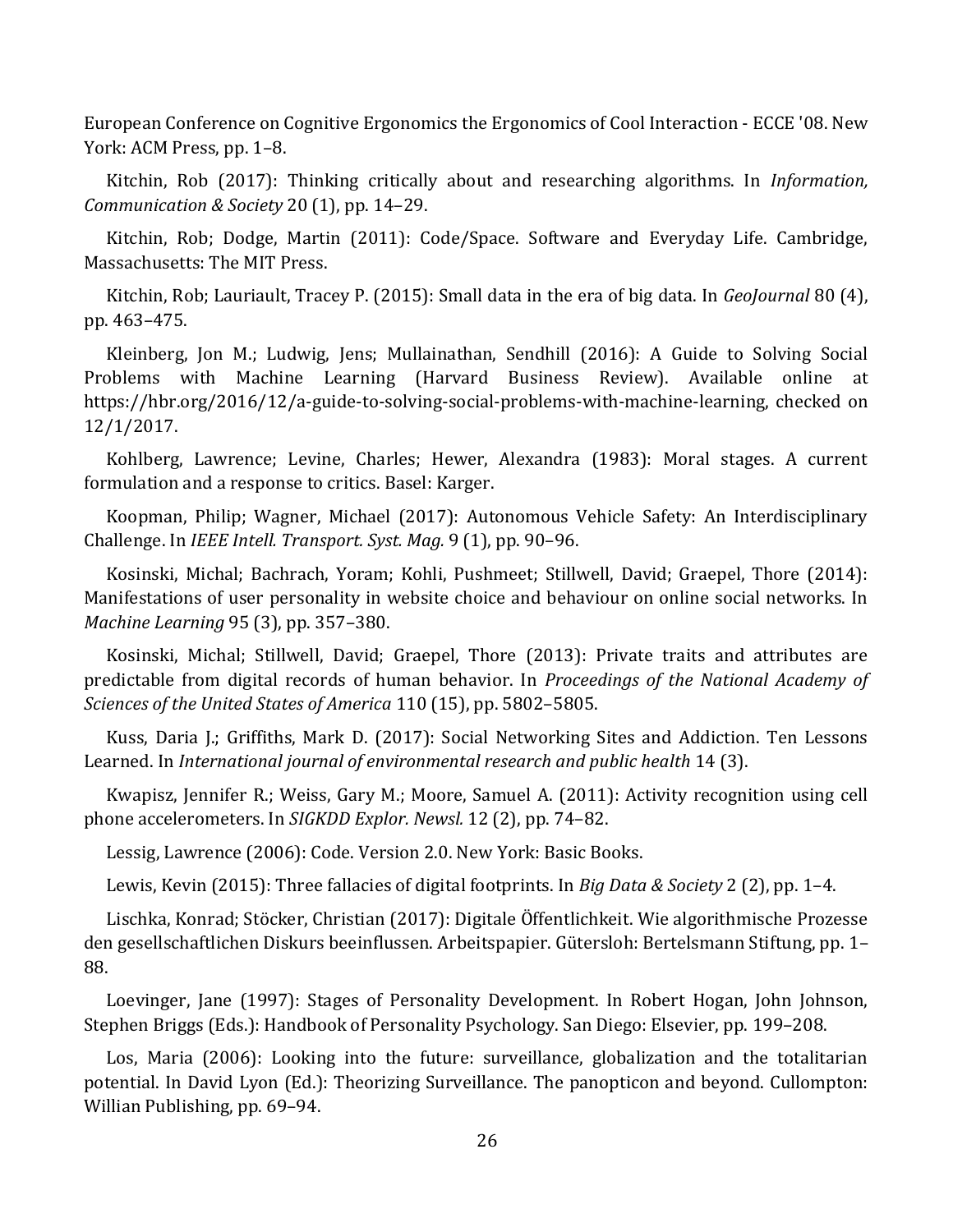Luhmann, Niklas (1995): Social Systems. Redwood City: Stanford University Press.

Lyon, David (2003): Surveillance as social sorting. Computer codes and mobile bodies. In David Lyon (Ed.): Surveillance as Social Sorting. Privacy, risk, and digital discrimination. London: Routledge, pp. 13–30.

Matz, Sandra C.; Netzer, Oded (2017): Using Big Data as a window into consumers' psychology. In *Current Opinion in Behavioral Sciences* 18, pp. 7–12.

Matzner, Tobias (2016): Beyond data as representation. The performativity of Big Data in surveillance. In *Surveillance & Society* 14 (2), pp. 197–210.

Mayer-Schönberger, Viktor; Cukier, Kenneth (2013): Big Data. A Revolution That Will Transform How We Live, Work, and Think. New York: Eamon Dolan.

McCloud, Rachel F.; Okechukwu, Cassandra A.; Sorensen, Glorian; Viswanath, Kasisomayajula (2016): Entertainment or Health? Exploring the Internet Usage Patterns of the Urban Poor: A Secondary Analysis of a Randomized Controlled Trial. In *Journal of medical Internet research* 18 (3), 1-12.

McCrae, Robert R.; John, Oliver P. (1992): An introduction to the five-factor model and its applications. In *Journal of personality* 60 (2), pp. 175–215.

Mittelstadt, Brent; Russell, Chris; Wachter, Sandra (2019): Explaining Explanations in AI. In *Proceedings of the Conference on Fairness, Accountability, and Transparency - FAT\* '19*, pp. 1–10.

Mjolsness, Eric; DeCoste, Dennis (2001): Machine learning for science. State of the art and future prospects. In *Science* 293 (5537), pp. 2051–2055.

Mossberger, Karen; Tolbert, Caroline J.; Stansbury, Mary (2003): Virtual inequality. Beyond the digital divide. Washington, D.C.: Georgetown University Press.

Mühlhoff, Rainer (2019): Human-aided artificial intelligence: Or, how to run large computations in human brains? Toward a media sociology of machine learning. In *New Media & Society*, 1-17.

Myers, Isabel Briggs; Myers, Peter B. (1995): Gifts Differing. Understanding Personality Type. Palo Alto: Davies-Black.

Ng, Andrew (2020): Facebook Likes Extreme Content (The Batch). Available online at https://blog.deeplearning.ai/blog/the-batch-facebooks-unruly-algorithm-ai-that-does-the-dishesnew-life-for-old-data-models-that-take-shortcuts-yolo-returns, checked on 6/19/2020.

O'Neil, Cathy (2016): Weapons of Math Destruction. How Big Data Increases Inequality and Threatens Democracy. New York: Crown Publishers.

Pang, Bo; Lee, Lillian (2008): Opinion Mining and Sentiment Analysis. In *FNT in Information Retrieval* 2 (1–2), pp. 1–135.

Patel, Taran (2006): Comparing the Usefulness of Conventional and Recent Personality Assessment Tools. In *Global Business Review* 7 (2), pp. 195–218.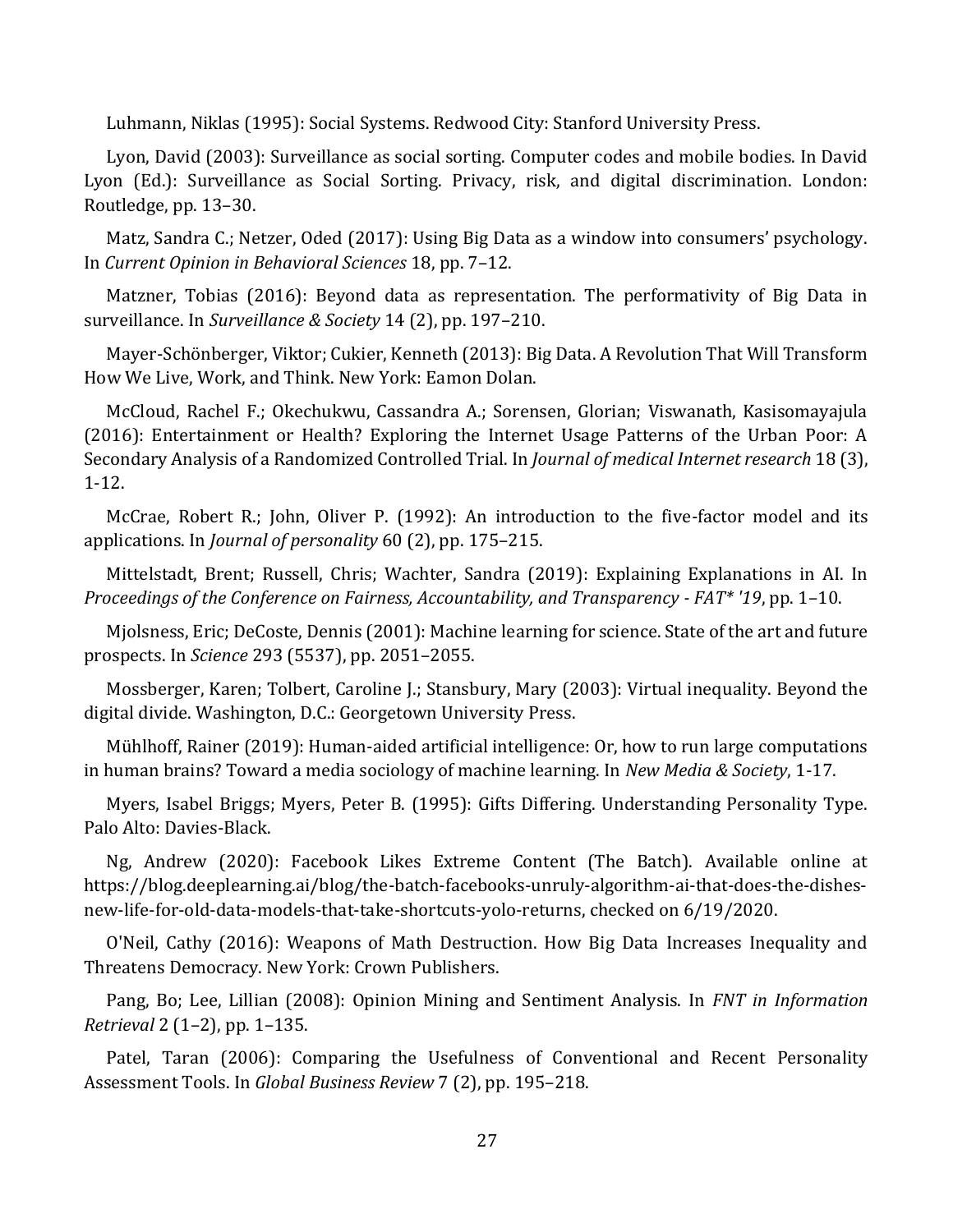Paul B. Baltes; David L. Featherman; Richard M. Lerner; Orville Gilbert Brim; Marion Perlmutter (1978): Life Span Development and Behavior. Cambridge: Academic Press Inc.

Perrons, Robert K.; McAuley, Derek (2015): The case for "n«all": Why the Big Data revolution will probably happen differently in the mining sector. In *Resources Policy* 46, pp. 234–238.

Picard, Rosalind W. (1997): Affective computing. Cambridge, MA: MIT Press.

Rahwan, Iyad; Cebrian, Manuel; Obradovich, Nick; Bongard, Josh; Bonnefon, Jean-François; Breazeal, Cynthia et al. (2019): Machine behaviour. In *Nature* 568 (7753), pp. 477–486.

Rawls, John (1999): A Theory of Justice. Oxford: Oxford University Press.

Roßnagel, Alexander (2007): Datenschutz in einem informatisierten Alltag. Gutachten im Auftrag der Friedrich-Ebert-Stiftung. Berlin.

Samitsch, Christoph (2015): Data Quality and its Impacts on Decision-Making. How Managers can benefit from Good Data. Wiesbaden: Springer.

Sartorius, Rolf (Ed.) (1983): Paternalism. Minneapolis: University of Minnesota Press.

Schneier, Bruce (2015): Data and Goliath. The Hidden Battles to Collect Your Data and Control Your World. New York: W. W. Norton & Company.

Schulze, Gerhard (1996): Die Erlebnis-Gesellschaft. Kultursoziologie der Gegenwart. Frankfurt am Main: Campus Verlag.

Schwartz, H. Andrew; Eichstaedt, Johannes C.; Kern, Margaret L.; Dziurzynski, Lukasz; Ramones, Stephanie M.; Agrawal, Megha et al. (2013): Personality, gender, and age in the language of social media: the open-vocabulary approach. In *PloS One* 8 (9), 1-16.

Segalin, Cristina; Celli, Fabio; Polonio, Luca; Kosinski, Michal; Stillwell, David; Sebe, Nicu et al. (2017): What your Facebook Profile Picture Reveals about your Personality. In Qiong Liu, Rainer Lienhart, Haohong Wang, Sheng-Wei "Kuan-Ta" Chen, Susanne Boll, Phoebe Chen et al. (Eds.): Proceedings of the 2017 ACM on Multimedia Conference - MM '17. New York: ACM Press, pp. 460– 468.

Sheng, Emily; Chang, Kai-Wei; Natarajan, Premkumar; Peng, Nanyun (2019): The Woman Worked as a Babysitter: On Biases in Language Generation. In Kentaro Inui, Jing Jiang, Vincent Ng, Xiaojun Wan (Eds.): Proceedings of the 2019 Conference on Empirical Methods in Natural Language Processing and the 9th International Joint Conference on Natural Language Processing (EMNLP-IJCNLP). Stroudsburg, PA: Association for Computational Linguistics, pp. 3405–3410.

Silvervarg, Annika; Raukola, Kristin; Haake, Magnus; Gulz, Agneta (2012): The Effect of Visual Gender on Abuse in Conversation with ECAs. In David Hutchison, Takeo Kanade, Josef Kittler, Jon M. Kleinberg, Friedemann Mattern, John C. Mitchell et al. (Eds.): Intelligent Virtual Agents. Berlin: Springer, pp. 153–160.

Sloterdijk, Peter (2009): Du mußt dein Leben ändern. Über Anthropotechnik. Frankfurt a.M: Suhrkamp.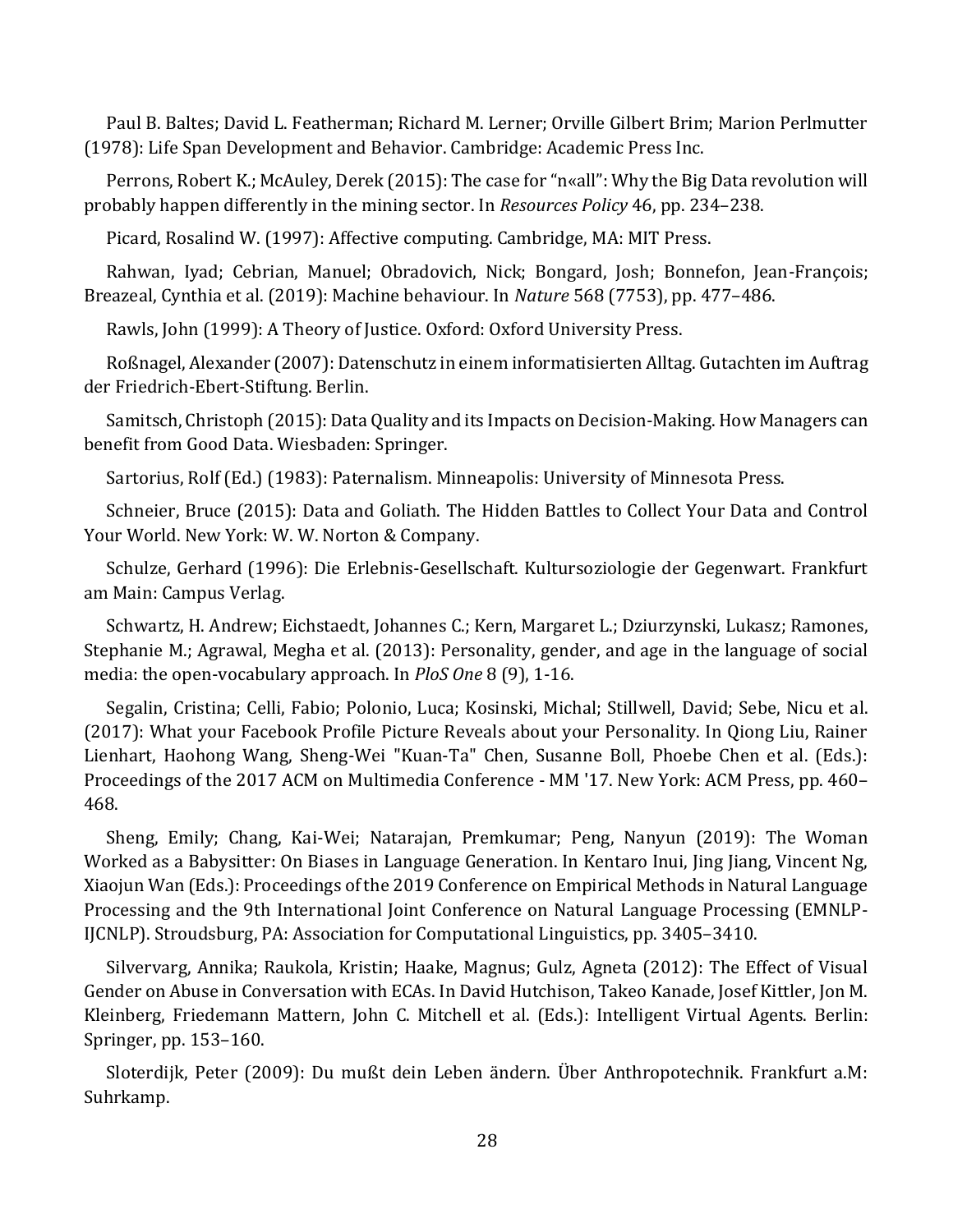Solaiman, Irene; Clark, Jack; Brundage, Miles (2019): GPT-2: 1.5B Release. OpenAI. Available online at https://openai.com/blog/gpt-2-1-5b-release/, checked on 11/13/2019.

Stieglitz, Stefan; Dang-Xuan, Linh (2012): Impact And Diffusion Of Sentiment In Public Communication On Facebook. In *ECIS 2012 Proceedings* 98, pp. 1–12.

Stieglitz, Stefan; Dang-Xuan, Linh (2013): Emotions and Information Diffusion in Social Media. Sentiment of Microblogs and Sharing Behavior. In *Journal of Management Information Systems* 29 (4), pp. 217–248.

Tellegen, Auke; Waller, Niels G. (2008): Exploring Personality Through Test Construction: Development of the Multidimensional Personality Questionnaire. In Gregory J. Boyle, Gerald Matthews, Don Saklofske (Eds.): The SAGE Handbook of Personality Theory and Assessment: Volume 2. Personality Measurement and Testing. London: SAGE Publications Ltd, pp. 261–292.

Tsutsui, Satoshi; Kerola, Tommi; Saito, Shunta; Crandall, David J. (2018): Minimizing Supervision for Free-space Segmentation. In *arXiv*, pp. 1–10.

Turow, Joseph (2012): The Daily You. How the New Advertising Industry Is Defining Your Identity and Your Worth. New Haven: Yale University Press.

Underwood, Mimi (2015): Updating Our Search Quality Rating Guidelines (Google Blog). Available online at https://webmasters.googleblog.com/2015/11/updating-our-search-qualityrating.html, checked on 5/29/2020.

van Dijck, Jose (2014): Datafication, dataism and dataveillance: Big Data between scientific paradigm and ideology. In *Surveillance & Society* 12 (2), pp. 197–208.

van Ly, Minh; Martin, Sujitha; Trivedi, Mohan M. (2013): Driver classification and driving style recognition using inertial sensors. In : 2013 IEEE Intelligent Vehicles Symposium (IV). Piscataway: IEEE, pp. 1040–1045.

Vaughn, Michael G.; Define, Rebecca S.; Delisi, Matt; Perron, Brian E.; Beaver, Kevin M.; Fu, Qiang; Howard, Matthew O. (2011): Sociodemographic, behavioral, and substance use correlates of reckless driving in the United States: findings from a national Sample. In *Journal of psychiatric research* 45 (3), pp. 347–353.

Veale, Michael; Binns, Reuben (2017): Fairer machine learning in the real world. Mitigating discrimination without collecting sensitive data. In *Big Data & Society* 4 (2), 1-17.

Vester, Michael (2001): Soziale Milieus im gesellschaftlichen Strukturwandel. Zwischen Integration und Ausgrenzung. Frankfurt: Suhrkamp.

Wallach, Wendell; Allen, Colin (2009): Moral Machines. Teaching Robots Right from Wrong. New York: Oxford University Press.

Wang, Richard Y.; Strong, Diane M. (1996): Beyond Accuracy. What Data Quality Means to Data Consumers. In *Journal of Management Information Systems* 12 (4), pp. 5–33.